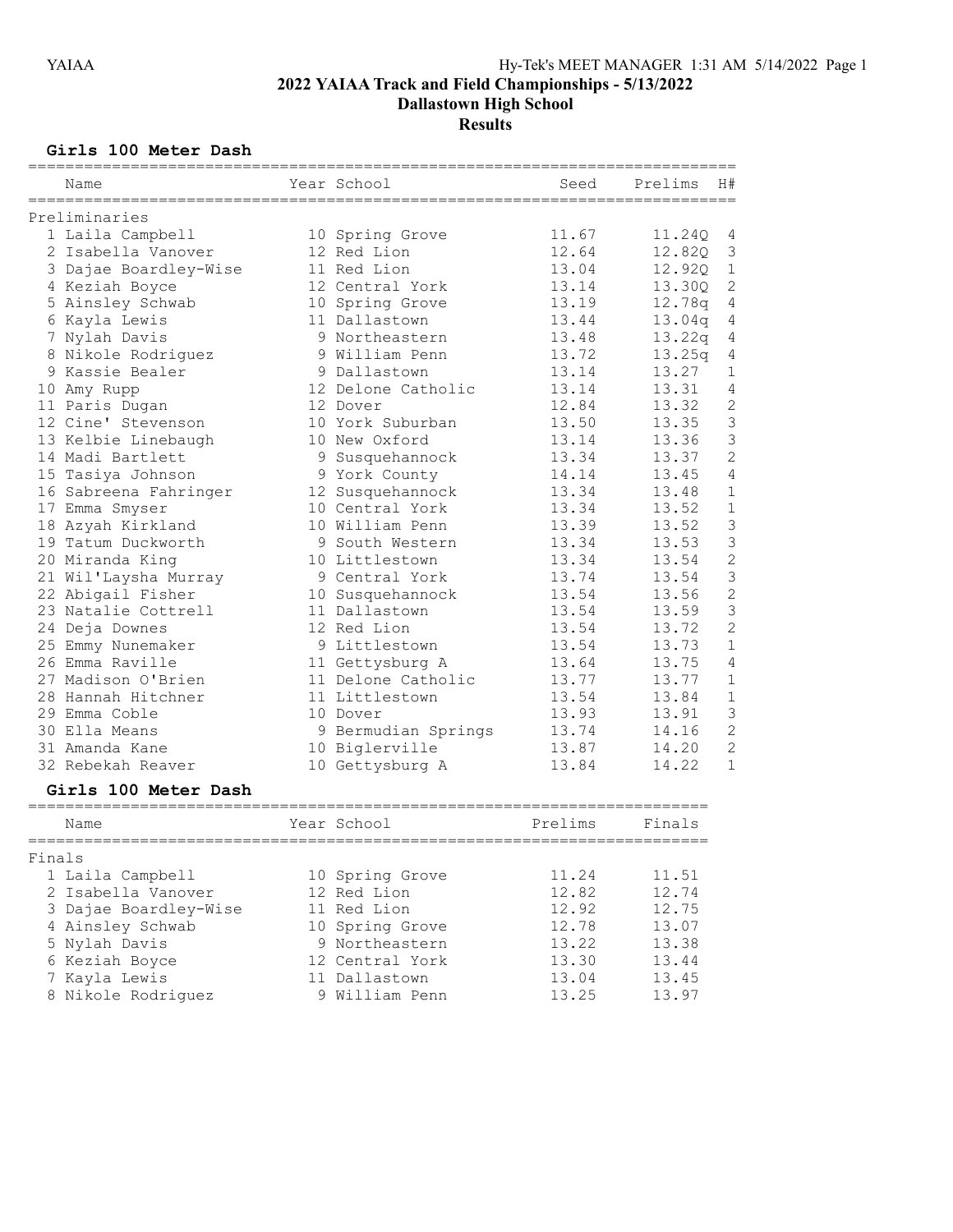Dallastown High School

# **Results**

### Girls 200 Meter Dash

|    | Name                 | Year School          | Seed    | Prelims            | H#             |
|----|----------------------|----------------------|---------|--------------------|----------------|
|    | Preliminaries        |                      |         |                    |                |
|    | 1 Laila Campbell     | 10 Spring Grove      | 23.96   | 23.58Q             | 4              |
|    | 2 Isabella Vanover   | 12 Red Lion          | 26.84   | 26.290             | $\mathbf{2}$   |
|    | 3 Macayla Calder     | 10 Northeastern      | 26.14   | 26.620             | $\mathsf 3$    |
|    | 4 Kassie Bealer      | 9 Dallastown         | 26.94   | 26.860             | $1\,$          |
|    | 5 Sabreena Fahringer | 12 Susquehannock     | 26.92   | 27.06q             | $\mathbf 1$    |
|    | 6 Cine' Stevenson    | 10 York Suburban     | 27.42   | 27.07q             | $\mathfrak{Z}$ |
|    | 7 Emma Smyser        | 10 Central York      | 27.54   | 27.20q             | $\mathsf 3$    |
|    | 8 Lilly LaBure       | 12 Bermudian Springs | 27.47   | 27.34 <sub>q</sub> | $\sqrt{4}$     |
|    | 9 Amani Brown        | 11 Northeastern      | 27.71   | 27.36              | 1              |
|    | 10 Kelbie Linebaugh  | 10 New Oxford        | 27.52   | 27.44              | $\overline{4}$ |
|    | 11 Tristen Thomas    | 9 West York Area     | 28.74   | 27.68              | $\overline{4}$ |
|    | 12 Wil'Laysha Murray | 9 Central York       | 28.44   | 27.93              | $\mathbf 1$    |
|    | 13 Lydia Gable       | 12 Kennard-Dale      | 28.29   | 27.99              | $1\,$          |
| 14 | Sophia Jackson       | 11 South Western     | 28.97   | 28.00              | $\mathbf 1$    |
|    | 15 Natalie Cottrell  | 11 Dallastown        | 28.09   | 28.02              | $\overline{3}$ |
|    | 16 Abigail Fisher    | 10 Susquehannock     | 27.62   | 28.10              | $\overline{c}$ |
|    | 17 Amy Rupp          | 12 Delone Catholic   | 27.97   | 28.14              | 3              |
|    | 18 Paris Dugan       | 12 Dover             | 27.64   | 28.24              | $\mathbf{1}$   |
|    | 19 Miranda King      | 10 Littlestown       | 28.04   | 28.28              | $\overline{4}$ |
|    | 20 Madison O'Brien   | 11 Delone Catholic   | 28.64   | 28.31              | 3              |
|    | 21 Lorolei Talley    | 9 Central York       | 28.84   | 28.76              | 3              |
|    | 22 Rebekah Reaver    | 10 Gettysburg A      | 28.23   | 28.82              | $\overline{c}$ |
|    | 23 Hailey Schaeffer  | 12 Littlestown       | 29.09   | 28.92              | $\overline{c}$ |
|    | 24 Tatum Duckworth   | 9 South Western      | 29.14   | 28.95              | 3              |
|    | 25 Lily Bannak       | Gettysburg A         | 28.94   | 29.02              | $\overline{2}$ |
|    | 26 Amanda Kane       | 10 Biglerville       | 28.94   | 29.09              | $1\,$          |
|    | 27 Emma Coble        | 10 Dover             | 28.74   | 29.17              | 4              |
|    | 28 Sadie Gibney      | 9 Red Lion           | 29.24   | 29.22              | 4              |
|    | Girls 200 Meter Dash |                      |         |                    |                |
|    | Name                 | Year School          | Prelims | Finals             |                |

|        | - France             | ICUL DUNCUL          |       |       |
|--------|----------------------|----------------------|-------|-------|
| Finals |                      |                      |       |       |
|        | 1 Laila Campbell     | 10 Spring Grove      | 23.58 | 24.34 |
|        | 2 Isabella Vanover   | 12 Red Lion          | 26.29 | 26.34 |
|        | 3 Macayla Calder     | 10 Northeastern      | 26.62 | 26.49 |
|        | 4 Sabreena Fahringer | 12 Susquehannock     | 27.06 | 26.71 |
|        | 5 Kassie Bealer      | 9 Dallastown         | 26.86 | 27.26 |
|        | 6 Cine' Stevenson    | 10 York Suburban     | 27.07 | 27.42 |
|        | 7 Emma Smyser        | 10 Central York      | 27.20 | 27.84 |
|        | 8 Lilly LaBure       | 12 Bermudian Springs | 27.34 | 27.91 |

#### Girls 400 Meter Dash

| Name               | Year School      | Seed    | Finals H# |               |
|--------------------|------------------|---------|-----------|---------------|
| 1 Laila Campbell   | 10 Spring Grove  | 59.24   | 57.46     | - 3           |
| 2 Gabby delPielago | 11 York Suburban | 59.09   | 58.76     | $\mathcal{R}$ |
| 3 Shelby Derkosh   | 12 Susquehannock | 59.45   | 58.96     | $\mathcal{R}$ |
| 4 Jessica Bentzel  | 11 South Western | 59.46   | 1:00.11   | $\mathcal{R}$ |
| 5 Hailey Ritter    | 10 Red Lion      | 1:02.84 | 1:02.36   | $\mathcal{L}$ |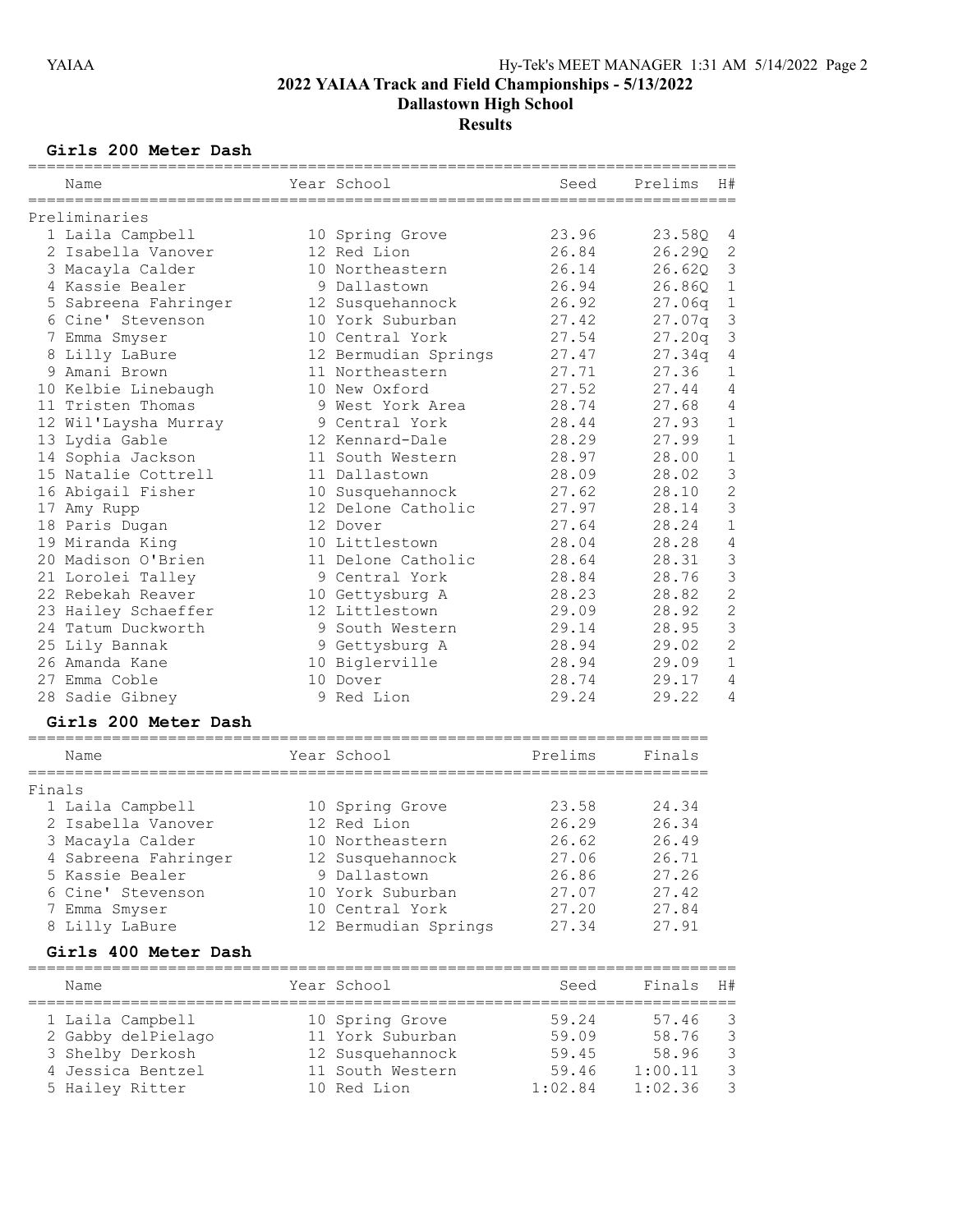Dallastown High School

#### Results

#### ....Girls 400 Meter Dash

| 6 Jade Gibson           | 9 Dover                | 1:02.84 | 1:02.52 | 3            |
|-------------------------|------------------------|---------|---------|--------------|
| 7 Amani Brown           | 11 Northeastern        | 1:02.59 | 1:02.67 | 3            |
| 8 Macayla Calder        | 10 Northeastern        | 1:01.09 | 1:02.89 | 3            |
| 9 Tasiya Johnson        | 9 York County          | 1:04.77 | 1:03.14 | 2            |
| 10 Jaycie Miller        | 12 Hanover High School | 1:05.44 | 1:04.56 | $\mathbf 1$  |
| 11 Lydia Gable          | 12 Kennard-Dale        | 1:06.64 | 1:05.23 | $\mathbf{1}$ |
| 12 Kelbie Linebaugh     | 10 New Oxford          | 1:04.49 | 1:05.98 | 2            |
| 13 Mallory Gerber       | 12 Spring Grove        | 1:03.79 | 1:06.20 | 2            |
| 14 Savanna Mackie       | 10 South Western       | 1:05.14 | 1:06.24 | 2            |
| 15 Sierra Blaker        | 9 Northeastern         | 1:06.57 | 1:06.26 | $\mathbf{1}$ |
| 16 Miren McKinney       | 10 Dover               | 1:05.24 | 1:06.34 | 2            |
| 17 Rebecca Hairston     | 10 Dallastown          | 1:06.69 | 1:06.43 | $\mathbf 1$  |
| 18 Maddy Almoney        | 10 Kennard-Dale        | 1:06.89 | 1:07.92 | $\mathbf{1}$ |
| 19 Michaela Fink        | 12 Dover               | 1:07.84 | 1:08.58 | $\mathbf{1}$ |
| 20 Nyiera Shabazz Scott | 9 West York Area       | 1:07.55 | 1:08.95 | $\mathbf 1$  |
| 21 Miah Shulski         | 9 South Western        | 1:04.18 | 1:08.98 | 2            |
| 22 Savannah Carpenter   | 9 Hanover High School  | 1:08.39 | 1:09.84 | $\mathbf 1$  |
| 23 Keziah Boyce         | 12 Central York        | 1:04.44 | 1:10.38 | 2            |

#### Girls 800 Meter Run ============================================================================

|   | Name                 | Year School      | Seed    | Finals  | H#             |
|---|----------------------|------------------|---------|---------|----------------|
|   | 1 Victoria Rodriquez | 9 Dallastown     | 2:25.21 | 2:23.28 | 2              |
|   | 2 Kailey Granger     | 11 Dallastown    | 2:26.74 | 2:24.00 | 2              |
|   | 3 Sophia Breschi     | 12 Red Lion      | 2:24.64 | 2:24.01 | $\mathbf{2}$   |
|   | 4 Natalie Good       | 9 Dallastown     | 2:27.24 | 2:24.66 | $\overline{c}$ |
|   | 5 Nicole Dauberman   | 11 Susquehannock | 2:24.84 | 2:25.00 | $\mathbf{2}$   |
|   | 6 Hannah Skelly      | 11 Dover         | 2:26.74 | 2:27.55 | $\overline{c}$ |
|   | 7 Charlotte Crowl    | 11 Kennard-Dale  | 2:29.13 | 2:30.06 | $\overline{c}$ |
|   | 8 Madeline Murphy    | 9 York County    | 2:30.36 | 2:30.83 | $\mathbf{2}$   |
| 9 | Anya Rosenbach       | 9 New Oxford     | 2:38.59 | 2:32.12 | $\mathbf 1$    |
|   | 10 Rebekah Wertz     | 9 Northeastern   | 2:33.06 | 2:33.61 | $\mathbf 1$    |
|   | 11 Grace Kauffman    | 10 Red Lion      | 2:34.61 | 2:34.52 | $\mathbf 1$    |
|   | 12 Jordan Haupt      | 9 Central York   | 2:35.84 | 2:35.53 | $\mathbf 1$    |
|   | 13 Emily Kraus       | 11 New Oxford    | 2:39.87 | 2:35.94 | $\mathbf 1$    |
|   | 14 Elana Pineda      | 10 York Suburban | 2:33.05 | 2:37.04 | $\mathbf 1$    |
|   | 15 Mary Duggan       | 9 South Western  | 2:35.94 | 2:37.51 | $\mathbf{1}$   |
|   | 16 Kaylee Stimpson   | 9 York County    | 2:36.24 | 2:38.27 | $\mathbf 1$    |
|   | 17 Erin Deak         | 11 New Oxford    | 2:38.74 | 2:41.75 | 1              |
|   | 18 Lily Arnold       | 9 Gettysburg A   | 2:32.25 | 2:53.64 | 2              |

#### Girls 1600 Meter Run

============================================================================ Name The Year School Seed Finals H# ============================================================================ 1 Lydia Tolerico 12 Dallastown 5:11.24 5:03.42 2 2 Kailey Granger 11 Dallastown 5:15.59 5:09.63 2 3 Victoria Rodriguez 9 Dallastown 5:11.73 5:12.95 2 4 Nicole Dauberman 11 Susquehannock 5:21.59 5:20.41 2 5 Sophia Breschi 12 Red Lion 5:20.44 5:21.61 2 6 Kaydence Strange 10 Eastern York 5:31.41 5:29.77 2 7 Paige Watson 11 South Western 5:33.24 5:30.30 2

 8 Hayley Green 10 Central York 5:38.44 5:37.41 1 9 Madeline Murphy 9 York County 5:31.77 5:37.48 2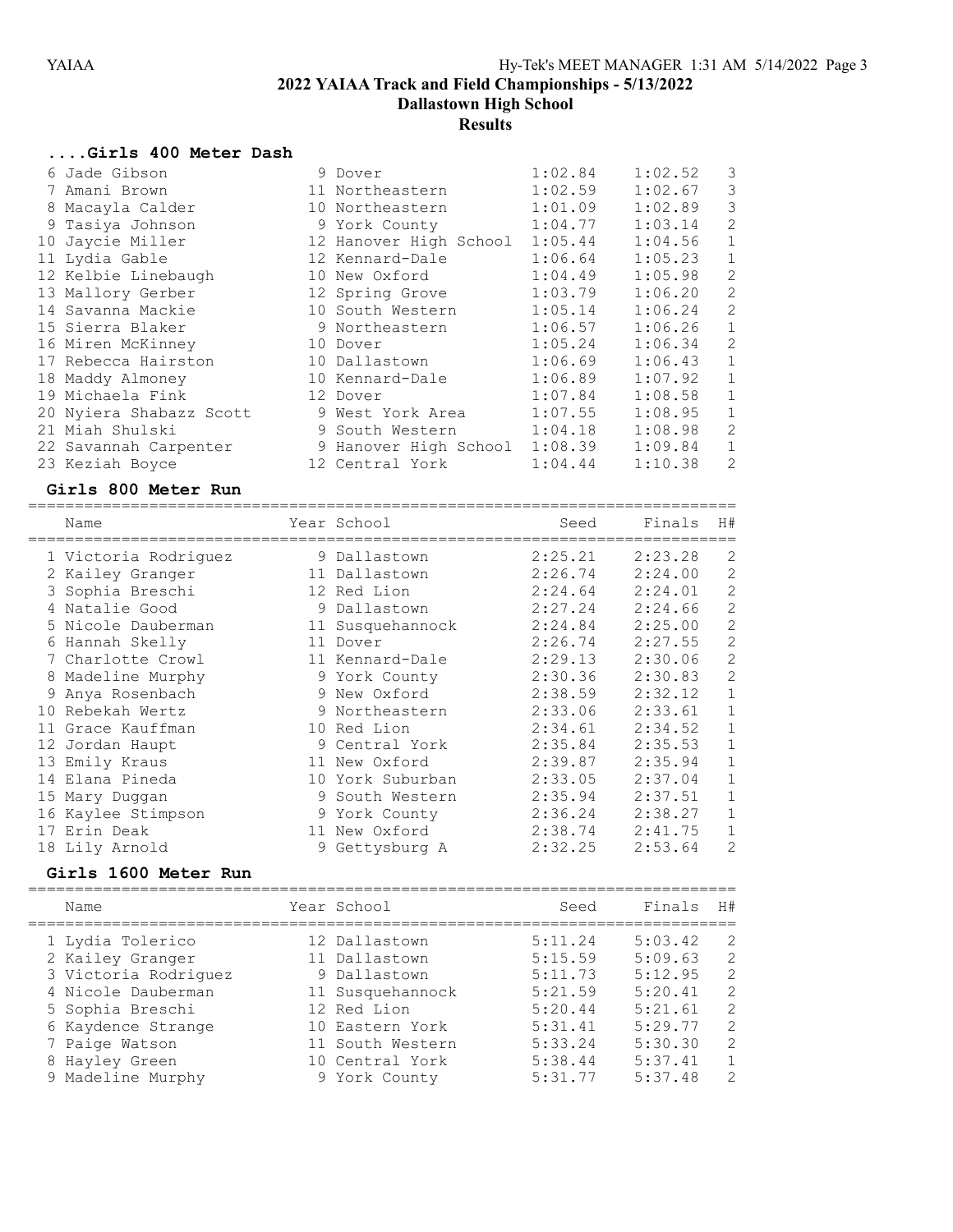Dallastown High School

# **Results**

### ....Girls 1600 Meter Run

| 10 Abby Butera      | 10 Red Lion        | 5:41.88 | 5:39.96 | 1              |
|---------------------|--------------------|---------|---------|----------------|
| 11 Haylie Kurilla   | 11 Northeastern    | 5:43.37 | 5:41.73 | 1              |
| 12 Lily Womer       | 12 Susquehannock   | 5:36.84 | 5:48.42 | -2             |
| 13 Honey Strosnider | 12 Fairfield Area  | 5:38.38 | 5:49.65 | 1              |
| 14 Emily Kraus      | 11 New Oxford      | 5:53.74 | 5:51.06 | 1              |
| 15 Ashley Main      | 9 Central York     | 5:54.74 | 5:53.76 | $\overline{1}$ |
| 16 Samantha Smith   | 10 Delone Catholic | 5:56.14 | 5:55.49 | 1              |
| 17 Lily Arnold      | 9 Gettysburg A     | 5:37.92 | 6:00.30 | -2             |
| 18 Abi Riedel       | 11 Littlestown     | 6:01.09 | 6:09.22 | 1              |
| 19 Natalie Young    | 9 Dover            | 6:08.62 | 6:13.38 | 1              |
| 20 Erin Deak        | 11 New Oxford      | 6:03.09 | 6:19.59 | $\mathbf{1}$   |

# Girls 3200 Meter Run

|    | Name                |    | Year School        | Seed     | Finals   |
|----|---------------------|----|--------------------|----------|----------|
|    | 1 Marissa Pritchett |    | 12 Northeastern    | 10:52.52 | 11:03.21 |
|    | 2 Lydia Tolerico    |    | 12 Dallastown      | 10:52.15 | 11:12.54 |
|    | 3 Kaydence Strange  |    | 10 Eastern York    | 11:29.46 | 11:28.63 |
|    | 4 Trista Webster    | 10 | Red Lion           | 11:56.45 | 11:40.34 |
|    | 5 Nicole Dauberman  |    | 11 Susquehannock   | 11:33.70 | 11:40.38 |
| 6  | Paige Watson        |    | 11 South Western   | 11:52.38 | 11:44.07 |
| 7  | Hayley Green        | 10 | Central York       | 12:05.84 | 12:05.22 |
| 8  | Angelina Hammond    |    | 10 Kennard-Dale    | 11:47.40 | 12:06.55 |
| 9  | Mae Treml           | 10 | Dallastown         | 12:14.86 | 12:16.30 |
| 10 | Abby Butera         |    | 10 Red Lion        | 12:17.35 | 12:22.04 |
|    | 11 Riley Bell       |    | 11 Northeastern    | 12:18.97 | 12:53.59 |
|    | 12 Hannah Herr      | 12 | Northeastern       | 12:44.91 | 13:05.05 |
|    | 13 Samantha Smith   |    | 10 Delone Catholic | 12:42.24 | 13:13.67 |
|    | 14 Charlee Kurtz    |    | 11 Spring Grove    | 13:06.32 | 13:15.79 |
|    | 15 Kathryn Fives    | 10 | Central York       | 13:15.74 | 13:19.68 |
|    | 16 Olivia Brenneman |    | 10 Dallastown      | 13:15.33 | 13:22.72 |
|    | 17 Rae Skoczen      |    | 9 Fairfield Area   | 14:00.20 | 13:47.98 |
|    | 18 Natalie Young    |    | 9 Dover            | 13:49.24 | 13:50.94 |
|    | 19 Abigail Ferry    |    | 12 Eastern York    | 13:45.96 | 14:11.44 |
|    | 20 Olivia Grimes    |    | 11 West York Area  | 14:00.15 | 14:26.05 |

### Girls 100 Meter Hurdles

| Name              | Year School          | Seed  | Prelims | H#             |
|-------------------|----------------------|-------|---------|----------------|
| Preliminaries     |                      |       |         |                |
| 1 Maya Richwine   | 11 New Oxford        | 15.64 | 15.710  | $\overline{2}$ |
| 2 Ryleigh Marks   | 11 Susquehannock     | 15.09 | 15.940  | 4              |
| 3 Lilly LaBure    | 12 Bermudian Springs | 15.59 | 16.370  | $\mathcal{E}$  |
| 4 Gemma Galligani | 11 Dover             | 16.24 | 16.470  | 1              |
| 5 Lilyana Carlson | 9 Bermudian Springs  | 17.03 | 16.72q  | $\overline{3}$ |
| 6 Juliet Kelly    | 10 Central York      | 16.94 | 16.75q  | -2             |
| 7 Aliza Staub     | 9 Bermudian Springs  | 17.04 | 16.86q  | -4             |
| 8 Emma Dennison   | 12 Fairfield Area    | 16.55 | 16.88q  | 1              |
| 9 Emma Bunty      | 10 Delone Catholic   | 17.71 | 17.16   | $\mathbf{1}$   |
| 10 Kayla Leppo    | 12 South Western     | 17.14 | 17.45   | $\overline{4}$ |
| 11 Maud Tijnagel  | 11 Northeastern      | 18.50 | 17.51   |                |
| 12 Sarah Nagy     | 9 Fairfield Area     | 17.34 | 17.55   | 3              |
| 13 Ella Billman   | 11 New Oxford        | 18.04 | 17.98   | 4              |
|                   |                      |       |         |                |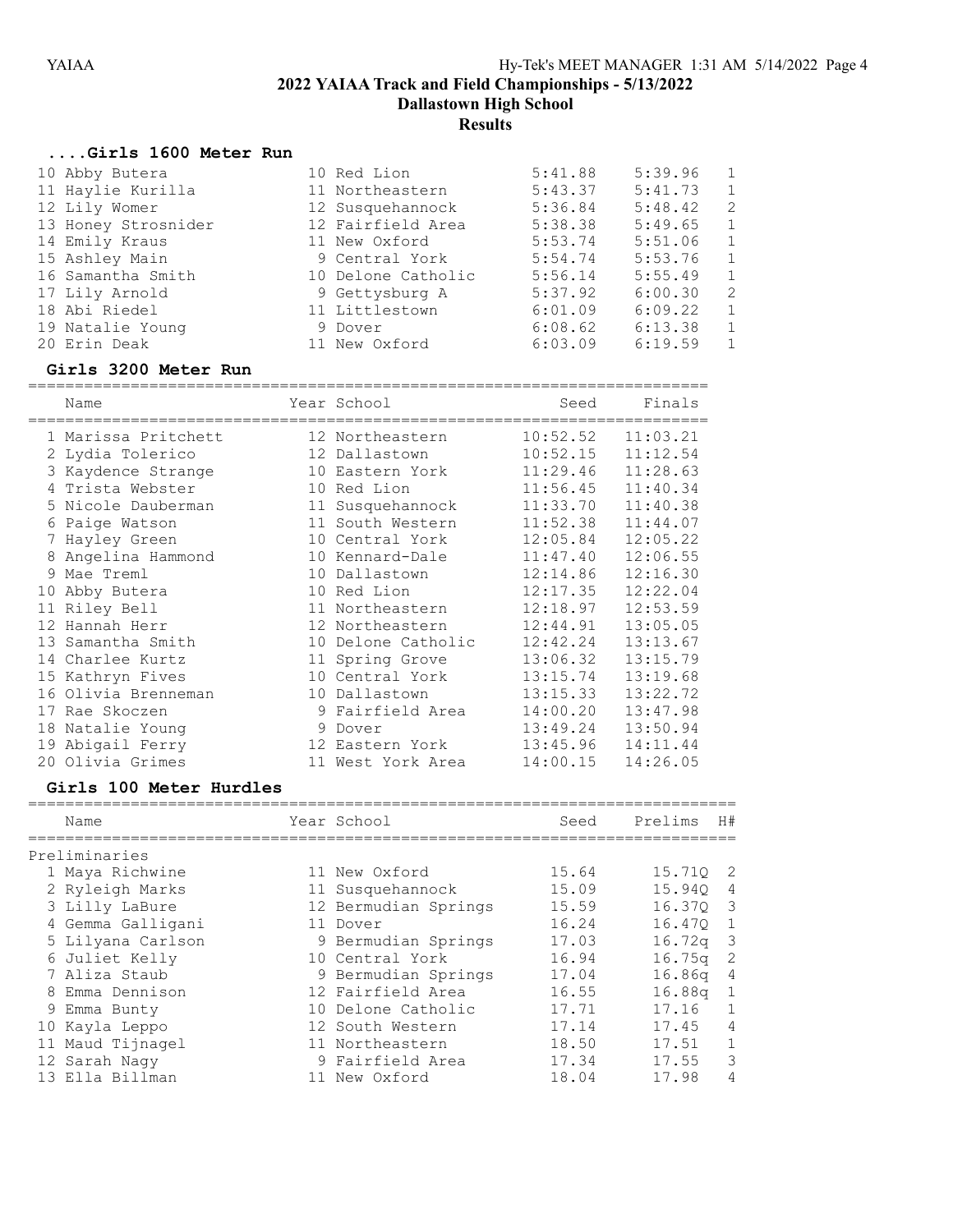Dallastown High School

# **Results**

# ....Girls 100 Meter Hurdles

| 14 Maryn Spitzlay    | 10 Dallastown          | 17.44 | 17.99 | 2              |
|----------------------|------------------------|-------|-------|----------------|
| 15 Anna Chen         | 12 Hanover High School | 17.74 | 18.31 | 2              |
| 16 Isabelle Morrison | 12 Susquehannock       | 18.24 | 18.45 | 4              |
| 17 Sienna Seufert    | 9 Dallastown           | 18.64 | 18.63 | 3              |
| 18 RyLee Haugh       | 11 New Oxford          | 17.64 | 18.66 | $\mathbf 1$    |
| 19 Nyla Beverly      | 11 South Western       | 18.44 | 18.67 | 2              |
| 20 Sarah Ballou      | 9 South Western        | 18.84 | 18.68 | 3              |
| 21 Annalie Tutt      | 12 Dallastown          | 18.34 | 18.78 | 3              |
| 22 Caroline Bannak   | 9 Gettysburg A         | 18.54 | 18.85 | 2              |
| 23 Lily Bannak       | 9 Gettysburg A         | 18.44 | 19.06 | $\mathbf 1$    |
| 24 Chloe Durant      | 10 West York Area      | 18.70 | 19.20 | 4              |
| 25 Jess Wagner       | 9 Susquehannock        | 19.94 | 19.33 | $\mathbf{1}$   |
| 26 Megan DiBerardino | 10 Eastern York        | 18.74 | 19.74 | 4              |
| 27 Kellie Memoli     | 12 Red Lion            | 20.04 | 19.88 | 3              |
| 28 Bailey Green      | 9 York County          | 20.78 | 20.18 | 4              |
| 29 Jasmine Herod     | 11 Northeastern        | 17.83 | 20.99 | 3              |
| -- Alexia Valentin   | 12 Hanover High School | 19.94 | DNF   | $\mathbf 1$    |
| -- India Deck        | 12 Central York        | 19.24 | DQ.   | 2              |
| -- Maren Carr        | 12 Kennard-Dale        | 20.04 | DQ    | $\overline{2}$ |

### Girls 100 Meter Hurdles

|        | Name              | Year School          | Prelims | Finals |
|--------|-------------------|----------------------|---------|--------|
| Finals |                   |                      |         |        |
|        | 1 Ryleigh Marks   | 11 Susquehannock     | 15.94   | 15.26  |
|        | 2 Maya Richwine   | 11 New Oxford        | 15.71   | 15.60  |
|        | 3 Gemma Galligani | 11 Dover             | 16.47   | 15.93  |
|        | 4 Lilly LaBure    | 12 Bermudian Springs | 16.37   | 16.27  |
|        | 5 Juliet Kelly    | 10 Central York      | 16.75   | 16.54  |
|        | 6 Emma Dennison   | 12 Fairfield Area    | 16.88   | 16.71  |
|        | 7 Lilyana Carlson | 9 Bermudian Springs  | 16.72   | 16.89  |
|        | 8 Aliza Staub     | 9 Bermudian Springs  | 16.86   | 17.09  |

# Girls 300 Meter Hurdles

| Name                  | Year School          | Seed  | Finals | H# |
|-----------------------|----------------------|-------|--------|----|
| 1 Gemma Galligani     | 11 Dover             | 47.09 | 47.16  | 3  |
| 2 Kayla Leppo         | 12 South Western     | 48.00 | 48.44  | 3  |
| 3 Emma Dennison       | 12 Fairfield Area    | 47.16 | 48.48  | 3  |
| 4 Maya Richwine       | 11 New Oxford        | 48.84 | 49.73  | 3  |
| 5 Lilly LaBure        | 12 Bermudian Springs | 49.36 | 49.97  | 3  |
| 6 Caroline Bannak     | 9 Gettysburg A       | 50.64 | 50.04  | 2  |
| 7 Dajae Boardley-Wise | 11 Red Lion          | 49.64 | 50.05  | 3  |
| 8 Megan Hurst         | 11 Gettysburg A      | 51.44 | 50.45  | 2  |
| 9 Sarah Nagy          | 9 Fairfield Area     | 50.69 | 50.52  | 2  |
| 10 Emma Bunty         | 10 Delone Catholic   | 52.64 | 50.68  | 2  |
| 11 Thalia Reihm       | 10 Northeastern      | 50.82 | 51.16  | 2  |
| 12 Emily McCann       | 12 Delone Catholic   | 51.74 | 51.81  | 2  |
| 13 Juliet Kelly       | 10 Central York      | 50.54 | 51.83  | 3  |
| 14 Sarah Ballou       | 9 South Western      | 52.31 | 52.01  | 2  |
| 15 Nyla Beverly       | 11 South Western     | 51.98 | 52.05  | 2  |
| 16 Lily Bannak        | 9 Gettysburg A       | 52.74 | 52.18  | 1  |
| 17 Annalie Tutt       | 12 Dallastown        | 50.61 | 52.87  | 3  |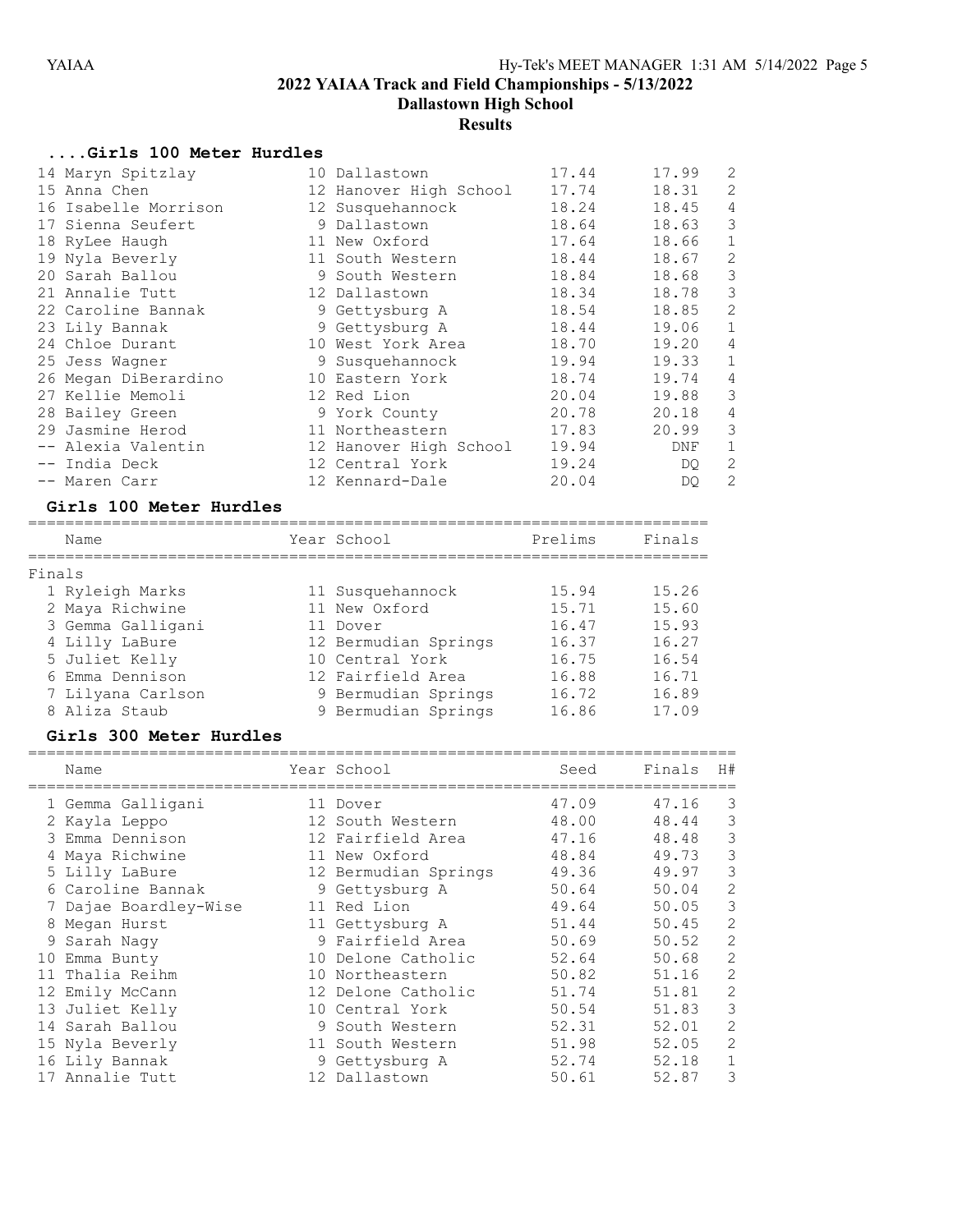Dallastown High School

# **Results**

### ....Girls 300 Meter Hurdles

|                | 18 Kellie Memoli  | 12 Red Lion       | 54.34 | 53.73 | -1             |
|----------------|-------------------|-------------------|-------|-------|----------------|
|                | 19 Chloe Durant   | 10 West York Area | 53.04 | 54.13 | 1              |
|                | 20 Emmy Nunemaker | 9 Littlestown     | 53.25 | 54.14 | $\overline{1}$ |
| 21 Azul Bellot |                   | 12 Dover          | 54.35 | 54.38 | $\overline{1}$ |
|                | 22 Kate Traeger   | 12 Kennard-Dale   | 55.14 | 57.83 | $\overline{1}$ |

# Girls 4x100 Meter Relay

| School<br>==================    |    | Seed                                       | Finals | H# |
|---------------------------------|----|--------------------------------------------|--------|----|
| 1 Susquehannock                 |    | 50.50                                      | 49.82  | 2  |
| 1) Madi Bartlett 9              |    | 2) Sabreena Fahringer 12                   |        |    |
| 3) Shelby Derkosh 12            |    | 4) Ryleigh Marks 11                        |        |    |
| 2 Central York                  |    | 51.14                                      | 50.80  | 2  |
| 1) India Deck 12                |    | 2) Maslyn Soisson 10                       |        |    |
| 3) Emma Smyser 10               |    | 4) Keziah Boyce 12                         |        |    |
| 3 Dallastown                    |    | 51.94                                      | 51.81  | 2  |
| 1) Kayla Lewis 11               |    | 2) Kassie Bealer 9                         |        |    |
| 3) Maryn Spitzlay 10<br>4 Dover |    | 4) Natalie Cottrell 11<br>52.64            | 52.23  | 2  |
| 1) Cierra Miller 12             |    |                                            |        |    |
| 3) Emma Coble 10                |    | 2) Gemma Galligani 11<br>4) Paris Dugan 12 |        |    |
| 5 Delone Catholic               |    | 53.00                                      | 53.21  | 1  |
| 1) Madison O'Brien 11           |    | 2) Fina Mochi 11                           |        |    |
| 3) Emily McCann 12              |    | 4) Amy Rupp 12                             |        |    |
| 6 New Oxford                    |    | 53.00                                      | 53.52  | 2  |
| 1) Timberly Linebaugh 11        |    | 2) RyLee Haugh 11                          |        |    |
| 3) Ella Billman 11              |    | 4) Maya Richwine 11                        |        |    |
| 7 Littlestown                   |    | 53.04                                      | 53.55  | 1  |
| 1) Hailey Schaeffer 12          |    | 2) Emmy Nunemaker 9                        |        |    |
| 3) Aubrey Feser 9               |    | 4) Miranda King 10                         |        |    |
| 8 West York Area                |    | 54.66                                      | 53.76  | 1  |
| 1) Lizzelyn Agravante 10        |    | 2) Tristen Thomas 9                        |        |    |
| 3) Jordyn Ziesman 12            | 4) | Taelyn Thomas 10                           |        |    |
| 9 William Penn                  |    | 53.80                                      | 54.94  | 1  |
| 1) Nikole Rodriquez 9           |    | 2) India Tetteh 10                         |        |    |
| 3) Azyah Kirkland 10            |    | 4) Zada Marine 10                          |        |    |
| 10 Hanover High School          |    | 55.23                                      | 55.30  | 1  |
| 1) Savannah Carpenter 9         |    | 2) Anna Chen 12                            |        |    |
| 3) Jaycie Miller 12             |    | 4) Alanys Perez-Beltran 10                 |        |    |
| -- Northeastern                 |    | 51.72                                      | DQ     | 2  |
| 1) Amani Brown 11               |    | 2) Macayla Calder 10                       |        |    |
| 3) Jasmine Herod 11             |    | 4) Nylah Davis 9                           |        |    |
| Gettysburg Area High School     |    | 54.79                                      | DO.    | 1  |
| 1) Caroline Bannak 9            |    | 2) Lily Bannak 9                           |        |    |
| 3) Emma Raville 11              |    | 4) Rebekah Reaver 10                       |        |    |
| -- Bermudian Springs            |    | 52.70                                      | DQ.    | 2  |
| 1) Davina Cunningham 12         |    | 2) Alison Watts 10                         |        |    |
| 3) Emma Patton 11               |    | 4) Ella Means 9                            |        |    |
| Girls 4x400 Meter Relay         |    |                                            |        |    |
|                                 |    |                                            |        |    |

School School Seed Finals H#

4:13.59 4:12.68 2

============================================================================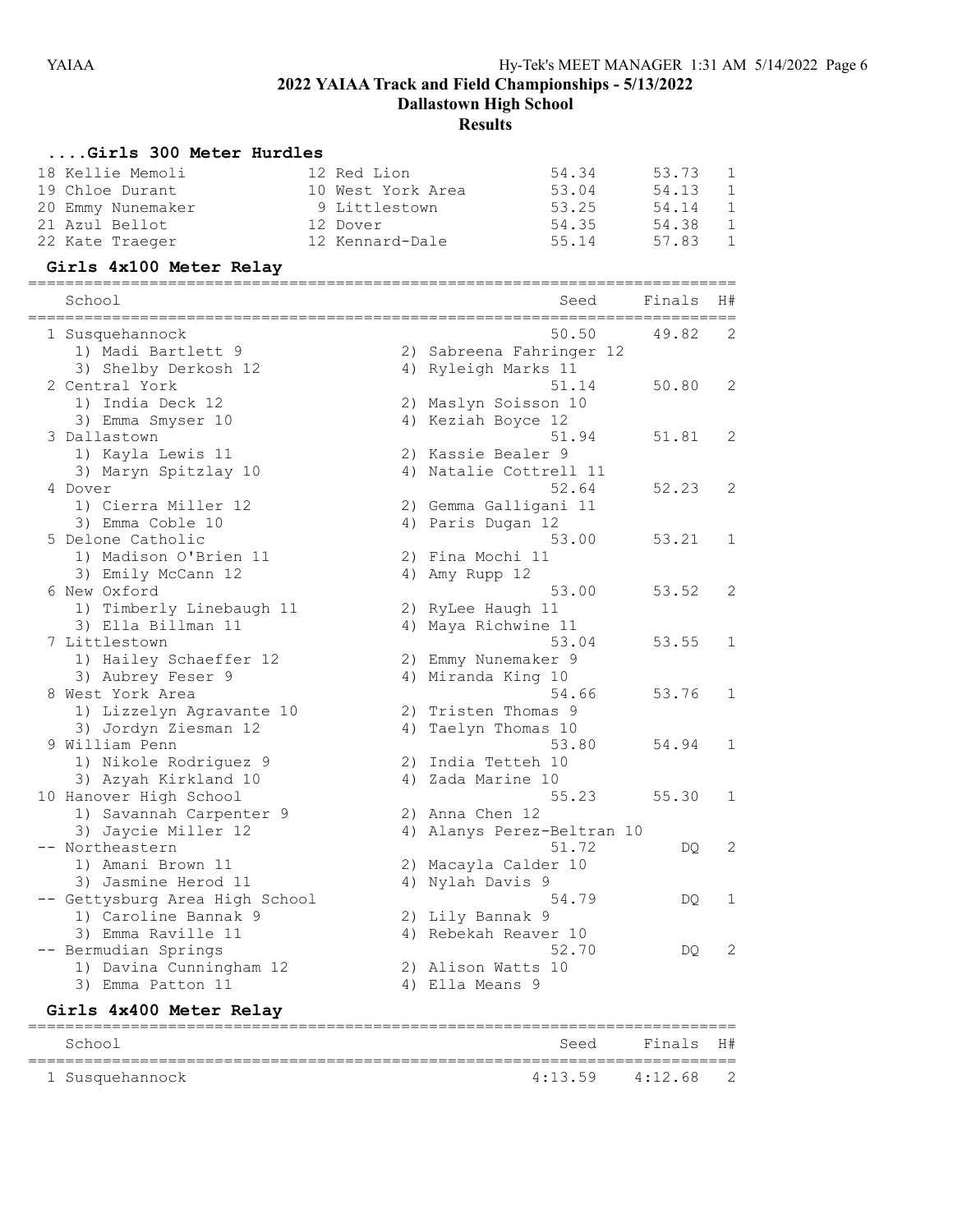#### Dallastown High School

#### **Results**

....Girls 4x400 Meter Relay

| 1) Shelby Derkosh 12<br>3) Abigail Fisher 10 | 4) Sabreena Fahringer 12  |         |   |
|----------------------------------------------|---------------------------|---------|---|
|                                              |                           |         |   |
| 2 Northeastern                               | 4:14.56                   | 4:13.61 | 2 |
| 1) Amani Brown 11                            | 2) Macayla Calder 10      |         |   |
| 3) Thalia Reihm 10                           | 4) Rebekah Wertz 9        |         |   |
| 3 South Western                              | 4:13.60                   | 4:14.21 | 2 |
| 1) Savanna Mackie 10                         | 2) Kayla Leppo 12         |         |   |
| 3) Sophia Jackson 11                         | 4) Jessica Bentzel 11     |         |   |
| 4 Gettysburg Area High School                | 4:19.24                   | 4:19.87 | 2 |
| 1) Caroline Bannak 9                         | 2) Megan Hurst 11         |         |   |
| 3) Lily Bannak 9                             | 4) Rebekah Reaver 10      |         |   |
| 5 Dallastown                                 | 4:23.64                   | 4:24.22 | 1 |
| 1) Rebecca Hairston 10                       | 2) Isabella Navarro 10    |         |   |
| 3) Victoria Rodriguez 9                      | 4) Natalie Good 9         |         |   |
| 6 Delone Catholic                            | 4:30.44                   | 4:24.61 | 1 |
| 1) Madison O'Brien 11                        | 2) Fina Mochi 11          |         |   |
| 3) Emily McCann 12                           | 4) Amy Rupp 12            |         |   |
| 7 Fairfield Area                             | 4:29.24                   | 4:28.31 | 1 |
| 1) Audrey Chesko 10                          | 2) Sarah Nagy 9           |         |   |
| 3) Honey Strosnider 12                       | 4) Emma Dennison 12       |         |   |
| 8 Red Lion                                   | 4:17.63                   | 4:28.65 | 2 |
| 1) Sophia Breschi 12                         | 2) Trista Webster 10      |         |   |
| 3) Grace Kauffman 10                         | 4) Isabella Vanover 12    |         |   |
| 9 New Oxford                                 | 4:22.94                   | 4:29.22 | 1 |
| 1) Lilian Myers 9                            | 2) Kelbie Linebaugh 10    |         |   |
| 3) Maya Richwine 11                          | 4) Anya Rosenbach 9       |         |   |
| 10 Dover                                     | 4:21.24                   | 4:30.19 | 2 |
| 1) Emma Coble 10                             | 2) Miren McKinney 10      |         |   |
| 3) Jade Gibson 9                             | 4) Hannah Skelly 11       |         |   |
| 11 Central York                              | 4:21.64                   | 4:33.02 | 2 |
| 1) India Deck 12                             | 2) Juliet Kelly 10        |         |   |
| 3) Maslyn Soisson 10                         | 4) Keziah Boyce 12        |         |   |
| 12 Littlestown                               | 4:34.89                   | 4:35.44 | 1 |
| 1) Aubrey Feser 9                            | 2) Miranda King 10        |         |   |
| 3) Abi Riedel 11                             | 4) Hailey Schaeffer 12    |         |   |
| 13 Kennard-Dale                              | 4:30.84                   | 4:35.84 | 1 |
| 1) Lydia Gable 12                            | 2) Maddy Almoney 10       |         |   |
| 3) Bryna Tosh 9                              | 4) Charlotte Crowl 11     |         |   |
| 14 West York Area                            | 4:33.84                   | 4:37.69 | 1 |
| 1) Zoe Kane 11                               | 2) Nyiera Shabazz Scott 9 |         |   |
| 3) Chloe Durant 10                           | 4) Makayla Appler 12      |         |   |

### Girls 4x800 Meter Relay

================================================================================ Seed Finals Points ================================================================================ 1 Northeastern 10:07.60 10:01.25 1) Rebekah Wertz 9 2) Marissa Pritchett 12 3) Haylie Kurilla 11  $\qquad \qquad$  4) Riley Bell 11 2 Dover 10:21.60 10:19.90 1) Summer Hogan 11 2) Miren McKinney 10 3) Jade Gibson 9 19 10 10 10 10 11 11 12 12 13 14 14 14 15 16 17 17 18 18 19 11 3 Central York 10:35.84 10:20.23 1) Hayley Green 10 2) Jordan Haupt 9 3) Ashley Main 9 4) Kayla Seidenstricker 12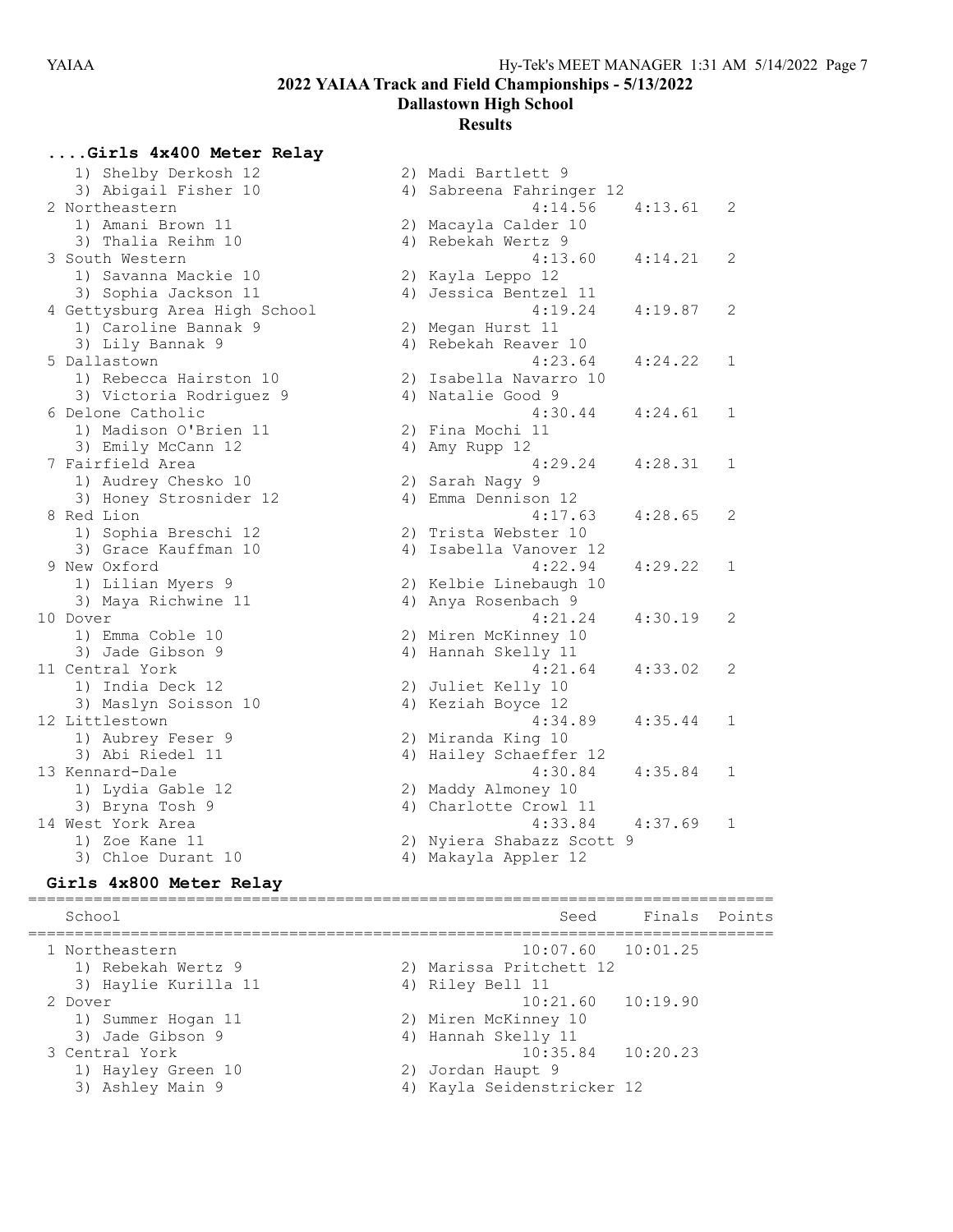Dallastown High School

#### **Results**

....Girls 4x800 Meter Relay 4 Dallastown 10:28.56 10:20.45 1) Allison Hartman 11 2) Isabella Navarro 10 3) Mae Treml 10 10 10 4) Natalie Good 9 5 Gettysburg Area High School 10:22.24 10:25.24 1) Lily Arnold 9 2) Anne Bair 12 3) Lily Bannak 9 4) Megan Hurst 11 6 Fairfield Area 10:50.10 10:26.20 1) Molly Nightingale 10 2) Audrey Chesko 10 3) Emma Dennison 12 4) Honey Strosnider 12 6 Red Lion 10:19.83 10:26.20 1) Sophia Breschi 12 2) Abby Butera 10 3) Grace Kauffman 10 4) Trista Webster 10 8 Kennard-Dale 10:53.94 10:38.20 1) Angelina Hammond 10 2) Izzy Smith-Johnson 10 3) Maddy Almoney 10 4) Charlotte Crowl 11 9 New Oxford 10:49.05 10:42.94 1) Erin Deak 11 2) Ella Kraus 11 3) Sydney Kint 11 4) Anya Rosenbach 9 10 West York Area 2012 11:07.49 1) Zoe Kane 11 2) Nyiera Shabazz Scott 9 3) Makayla Appler 12 (4) Rylee Miller 11 11 Susquehannock 11:06.24 11:08.18 1) Nicole Dauberman 11 2) Lily Womer 12 3) Amelia Leone 9 4) Julia Polaski 10 12 Delone Catholic 11:14.24 11:08.60 1) Maggie Hughes 12 2) Ella Hughes 10 3) Sophia Kennedy 9 4) Samantha Smith 10 13 York County School of Technolo 11:37.00 11:09.38 1) Kaylee Stimpson 9 2) Aleya Miller 12 3) Aida Byers 10 4) Madeline Murphy 9 14 South Western 11:29.75 11:42.77 1) Ava Wasowicz 9 2) Savannah Salazar 9 3) Emma Keller 10 4) Abby Benbow 10

#### Girls High Jump

| Name                 | Year School        | Seed        | Finals       |
|----------------------|--------------------|-------------|--------------|
| 1 Madeline Lehker    | 12 South Western   | $5 - 04.00$ | $5 - 02.00$  |
| 2 Nylah Davis        | 9 Northeastern     | $5 - 00.00$ | $J5 - 01.00$ |
| 3 Hope Null          | 12 New Oxford      | $5 - 01.00$ | $J5 - 01.00$ |
| 4 Maryn Spitzlay     | 10 Dallastown      | $5 - 00.00$ | $J4 - 11.00$ |
| 5 Emma Chataginer    | 9 Central York     | $5 - 00.00$ | $J4 - 09.00$ |
| 6 Adriana Andrews    | 11 Susquehannock   | $4 - 10.00$ | $J4 - 09.00$ |
| 7 Elizabeth Lipinski | 11 Dallastown      | $4 - 09.00$ | $J4 - 09.00$ |
| 8 RyLee Haugh        | 11 New Oxford      | $4 - 10.00$ | $J4 - 07.00$ |
| 8 Ava Strickland     | 12 Kennard-Dale    | $4 - 10.00$ | $J4 - 07.00$ |
| 10 Aubrey Feser      | 9 Littlestown      | $4 - 09.00$ | $J4 - 07.00$ |
| 11 Fina Mochi        | 11 Delone Catholic | $4 - 10.00$ | $J4 - 07.00$ |
| -- Marissa Miller    | 12 Delone Catholic | $4 - 09.00$ | NH           |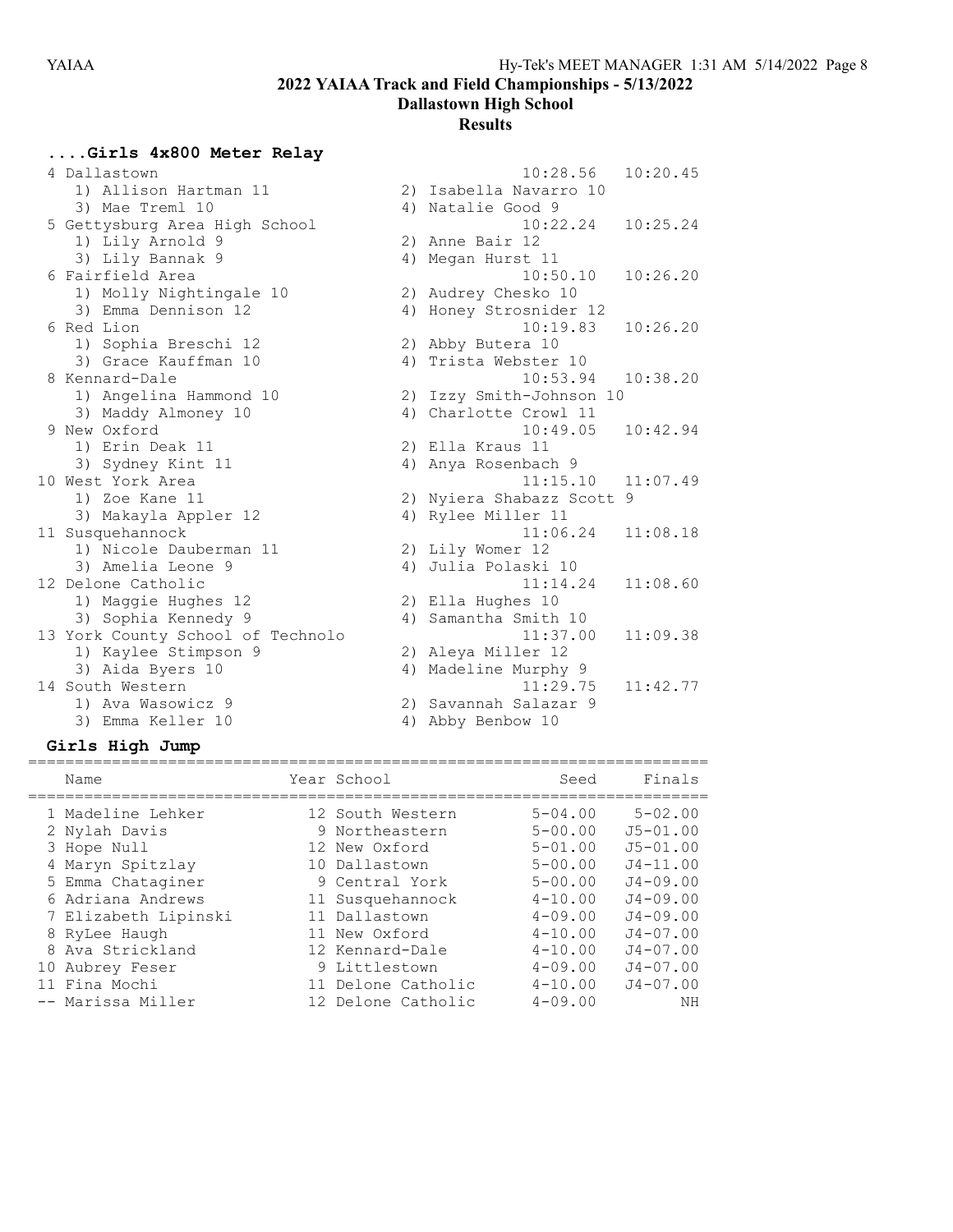Dallastown High School

# **Results**

## Girls Pole Vault

| Name                                                                                                                                                                                                                                                                                                                                                                                                 |              | Year School                                                                                                                                                                                                                                                                                                                                                                                          | Seed                                                                                                                                                                                                                                                                                                         | Finals                                                                                                                                                                                                                                                                                                   |                                                                                                                                                                                                                                                                                                                            |
|------------------------------------------------------------------------------------------------------------------------------------------------------------------------------------------------------------------------------------------------------------------------------------------------------------------------------------------------------------------------------------------------------|--------------|------------------------------------------------------------------------------------------------------------------------------------------------------------------------------------------------------------------------------------------------------------------------------------------------------------------------------------------------------------------------------------------------------|--------------------------------------------------------------------------------------------------------------------------------------------------------------------------------------------------------------------------------------------------------------------------------------------------------------|----------------------------------------------------------------------------------------------------------------------------------------------------------------------------------------------------------------------------------------------------------------------------------------------------------|----------------------------------------------------------------------------------------------------------------------------------------------------------------------------------------------------------------------------------------------------------------------------------------------------------------------------|
| =====================<br>1 Kaitlyn Thorne<br>2 Kaylee Grubb<br>2 Alexandra Nice<br>4 Lilyana Carlson<br>5 Pearl Butz<br>6 Taelyn Thomas<br>7 Marissa Miller                                                                                                                                                                                                                                          | ============ | 12 Central York<br>12 Spring Grove<br>12 South Western<br>9 Bermudian Springs<br>11 York Suburban<br>10 West York Area<br>12 Delone Catholic                                                                                                                                                                                                                                                         | $11 - 03.00$<br>$10 - 06.00$<br>$10 - 03.00$<br>$10 - 09.00$<br>$9 - 09.00$<br>$9 - 06.00$<br>$9 - 01.00$                                                                                                                                                                                                    | =========<br>$11 - 06.00$<br>$10 - 06.00$<br>$10 - 06.00$<br>$10 - 00.00$<br>$J10 - 00.00$<br>$9 - 06.00$<br>$9 - 00.00$                                                                                                                                                                                 |                                                                                                                                                                                                                                                                                                                            |
| 8 Madelyn Neutzel<br>9 Alita Paragon<br>10 Dominique Baker<br>11 Allison Albin<br>11 Kate Traeger<br>11 Savannah Gray<br>11 Emma Evans                                                                                                                                                                                                                                                               |              | 12 Dallastown<br>10 West York Area<br>10 Dallastown<br>10 Dover<br>12 Kennard-Dale<br>9 Spring Grove<br>10 Spring Grove                                                                                                                                                                                                                                                                              | $9 - 00.00$<br>$8 - 09.00$<br>$9 - 00.00$<br>$8 - 07.00$<br>$9 - 03.00$<br>$8 - 06.00$<br>$8 - 06.00$                                                                                                                                                                                                        | $8 - 06.00$<br>$J8 - 06.00$<br>$J8 - 06.00$<br>$8 - 00.00$<br>$8 - 00.00$<br>$8 - 00.00$<br>$8 - 00.00$                                                                                                                                                                                                  |                                                                                                                                                                                                                                                                                                                            |
| Girls Long Jump<br>Name                                                                                                                                                                                                                                                                                                                                                                              |              | Year School                                                                                                                                                                                                                                                                                                                                                                                          | Seed                                                                                                                                                                                                                                                                                                         | Finals                                                                                                                                                                                                                                                                                                   | H#                                                                                                                                                                                                                                                                                                                         |
| 1 Maslyn Soisson<br>2 Ryleigh Marks<br>3 Alison Watts<br>4 Anne Bair<br>5 Faith Stewart<br>6 Shyanne Allen<br>7 Marissa Miller<br>8 Cierra Miller<br>9 Lael Marshall<br>10 Makenna Mummert<br>11 Finley Mummert<br>12 Sienna Seufert<br>13 Jasmine Herod<br>14 Madi Bartlett<br>15 Amelia Myers<br>16 Chloe Sentz<br>17 Autumn Smith<br>18 Ella Means<br>-- Paulina Garcia Lua<br>-- Danielle Gebler |              | 10 Central York<br>11 Susquehannock<br>10 Bermudian Springs<br>12 Gettysburg A<br>11 York Suburban<br>10 Dallastown<br>12 Delone Catholic<br>12 Dover<br>12 Northeastern<br>12 Delone Catholic<br>9 Hanover High School 14-06.00<br>9 Dallastown<br>11 Northeastern<br>9 Susquehannock<br>10 West York Area<br>11 Littlestown<br>10 Dover<br>9 Bermudian Springs<br>11 New Oxford<br>12 Gettysburg A | $17 - 01.00$<br>$17 - 02.50$<br>$17 - 03.00$<br>$17 - 01.00$<br>$15 - 10.00$<br>$14 - 05.75$<br>$14 - 08.00$<br>$14 - 10.00$<br>$15 - 05.50$<br>$15 - 00.00$<br>$14 - 04.50$<br>$14 - 08.00$<br>$15 - 00.00$<br>$15 - 01.75$<br>$14 - 08.00$<br>$14 - 06.00$<br>$14 - 06.00$<br>$14 - 04.50$<br>$14 - 07.00$ | $17 - 10.50$<br>$17 - 01.00$<br>$16 - 10.50$<br>$16 - 08.75$<br>$16 - 02.25$<br>$15 - 06.50$<br>$15 - 05.25$<br>$15 - 02.50$<br>$15 - 01.00$<br>$14 - 09.00$<br>$14 - 08.75$<br>$14 - 05.75$<br>$14 - 05.50$<br>$14 - 04.75$<br>$14 - 03.00$<br>$13 - 08.00$<br>$12 - 04.50$<br>$12 - 01.25$<br>ΝD<br>ND | $\mathbf{2}$<br>$\overline{c}$<br>$\overline{c}$<br>$\overline{c}$<br>$\overline{c}$<br>$\mathbf 1$<br>$\,1\,$<br>$\overline{c}$<br>$\overline{c}$<br>$\overline{c}$<br>$1\,$<br>$\mathbf 1$<br>$\mathbf 1$<br>$\overline{c}$<br>$\overline{c}$<br>$\mathbf 1$<br>$\mathbf 1$<br>$\mathbf 1$<br>$\mathbf 1$<br>$\mathbf 1$ |
| Girls Triple Jump<br>Name                                                                                                                                                                                                                                                                                                                                                                            |              | Year School                                                                                                                                                                                                                                                                                                                                                                                          | Seed                                                                                                                                                                                                                                                                                                         | Finals                                                                                                                                                                                                                                                                                                   | H#                                                                                                                                                                                                                                                                                                                         |
| 1 Anne Bair<br>2 Alison Watts<br>3 Maslyn Soisson<br>Ryleigh Marks<br>4<br>5 Madeline Lehker<br>6 Amelia Myers<br>7 Makenna Mummert<br>Tristen Thomas<br>8<br>9 Madi Dillon                                                                                                                                                                                                                          |              | 12 Gettysburg A<br>10 Bermudian Springs<br>10 Central York<br>11 Susquehannock<br>12 South Western<br>10 West York Area<br>12 Delone Catholic<br>9 West York Area<br>11 Littlestown                                                                                                                                                                                                                  | $37 - 10.50$<br>$39 - 01.00$<br>$33 - 02.75$<br>$35 - 10.50$<br>$33 - 10.50$<br>$33 - 02.50$<br>$32 - 09.00$<br>$30 - 06.75$<br>$31 - 07.00$                                                                                                                                                                 | $36 - 05.25$<br>$35 - 07.50$<br>$35 - 03.75$<br>$34 - 09.00$<br>$33 - 04.75$<br>$33 - 02.00$<br>$32 - 08.00$<br>$32 - 01.25$<br>$31 - 04.50$                                                                                                                                                             | 2<br>$\overline{c}$<br>$\overline{c}$<br>$\begin{array}{c} 2 \\ 2 \\ 2 \end{array}$<br>$\overline{c}$<br>1<br>$\mathbf 1$                                                                                                                                                                                                  |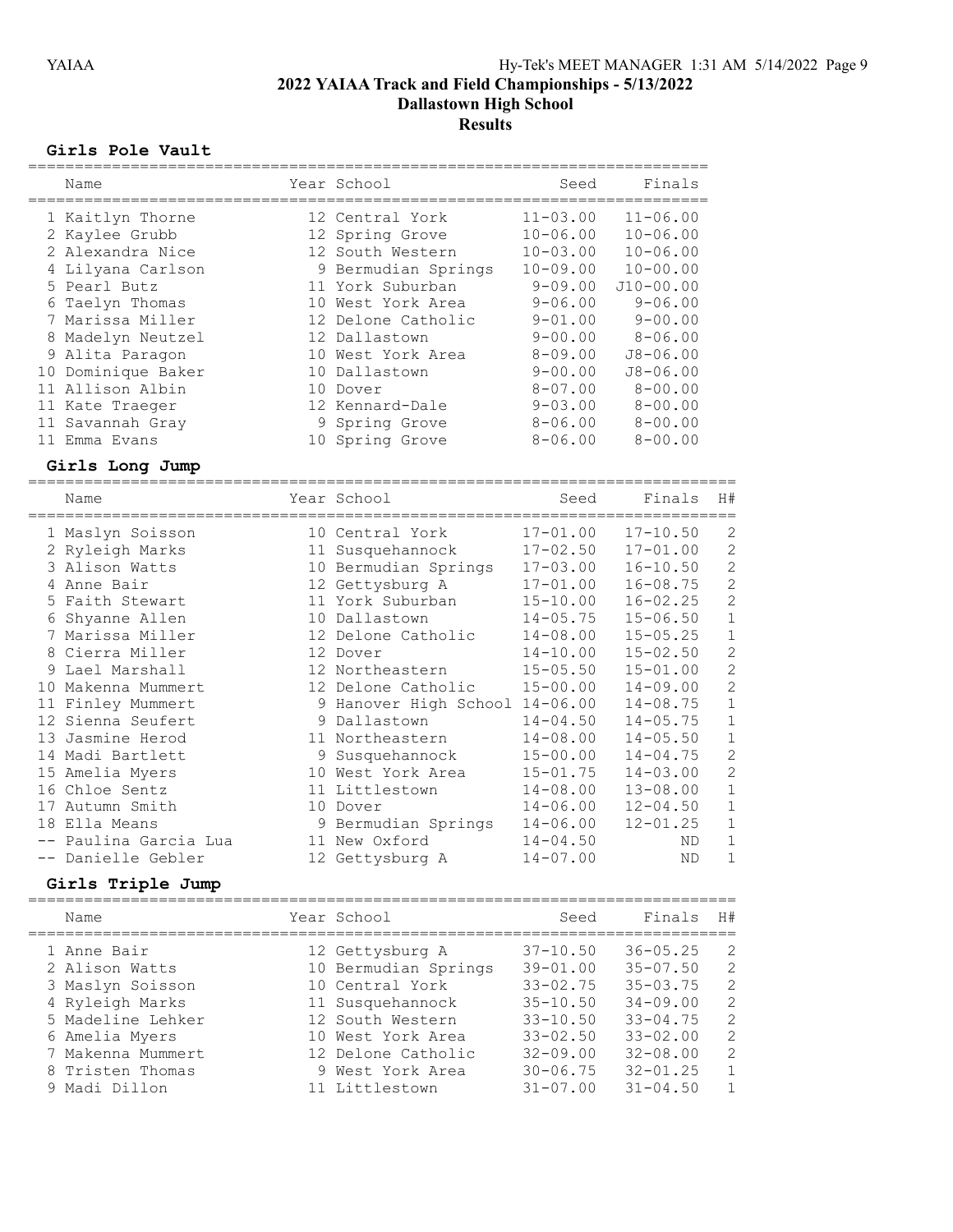Dallastown High School

# **Results**

# ....Girls Triple Jump

| -- Gemma Galligani      | 11 Dover                        | $32 - 01.00$ | ND.          |               |
|-------------------------|---------------------------------|--------------|--------------|---------------|
|                         |                                 |              |              | $\mathcal{L}$ |
| 19 Lael Marshall        | 12 Northeastern                 | $31 - 00.25$ | $29 - 05.00$ | $\mathbf{1}$  |
| 18 Ava Cress            | 9 South Western                 | $30 - 10.00$ | $29 - 09.00$ | $\mathbf{1}$  |
| 17 Paulina Garcia Lua   | 11 New Oxford                   | $32 - 09.50$ | $30 - 02.75$ | 2             |
| 16 Anna Smith           | 11 Hanover High School          | $30 - 07.50$ | $30 - 05.75$ | $\mathbf{1}$  |
| 15 Deja Downes          | 12 Red Lion                     | $31 - 09.50$ | $30 - 06.50$ | $\mathbf{1}$  |
| 14 Cierra Miller        | 12 Dover                        | $31 - 05.25$ | $30 - 09.25$ | $\mathbf{1}$  |
| 13 Marissa Miller       | 12 Delone Catholic              | $32 - 05.00$ | $30 - 10.75$ | 2             |
| 12 Alanys Perez-Beltran | 10 Hanover High School 31-06.25 |              | $30 - 11.50$ | $\mathbf{1}$  |
| 11 RyLee Haugh          | 11 New Oxford                   | $31 - 05.75$ | $31 - 01.50$ | $\mathbf{1}$  |
| 10 Shyanne Allen        | 10 Dallastown                   | $31 - 09.25$ | $31 - 03.00$ | $\mathbf{1}$  |

|   | Name                |    | Year School            | Seed         | Finals       | H#             |
|---|---------------------|----|------------------------|--------------|--------------|----------------|
|   | 1 Kylyn McIntire    |    | 12 Red Lion            | $37 - 01.25$ | $37 - 01.00$ | 2              |
|   | 2 Ke'Ahjah Lawrence |    | 11 Dallastown          | $32 - 11.00$ | $35 - 00.00$ | 2              |
|   | 3 Clarissa Davis    |    | 10 Central York        | $33 - 04.00$ | $34 - 00.00$ | 2              |
|   | 4 Scavitto Emili    |    | 12 Gettysburg A        | $34 - 11.25$ | $33 - 01.25$ | $\overline{2}$ |
|   | 5 Brooke Bowman     |    | 12 Dover               | $33 - 03.50$ | $32 - 05.50$ | $\mathbf{2}$   |
|   | 6 Davina Crump      |    | 10 South Western       | $29 - 10.00$ | $31 - 11.75$ | $\mathbf{1}$   |
|   | 7 Sofia Beard       |    | 11 Red Lion            | $31 - 00.50$ | $31 - 05.25$ | 2              |
|   | 8 DaSani Flowers    |    | 10 Dallastown          | $31 - 04.00$ | $31 - 04.75$ | $\overline{c}$ |
| 9 | Reagan Wildasin     |    | 11 Hanover High School | $32 - 05.00$ | $31 - 04.25$ | 2              |
|   | 10 Sofia Harnois    |    | 12 South Western       | $30 - 08.50$ | $29 - 09.75$ | $\mathbf 1$    |
|   | 11 Morgan Dayett    |    | 11 Spring Grove        | $29 - 07.25$ | $29 - 08.50$ | $\mathbf 1$    |
|   | 12 Elisee Okenge    | 11 | Dover                  | $30 - 10.50$ | $29 - 05.00$ | $\mathbf 1$    |
|   | 13 Kendall Felix    |    | 11 Eastern York        | $30 - 00.75$ | $29 - 01.75$ | $\mathbf{1}$   |
|   | 14 Shelby Tuckey    |    | 10 Bermudian Springs   | $30 - 00.50$ | $28 - 07.25$ | $\mathbf 1$    |
|   | 15 Amanda Olson     |    | 12 South Western       | $29 - 07.00$ | $27 - 09.75$ | $\mathbf{1}$   |
|   | 16 Shaely Stabler   |    | 12 New Oxford          | $30 - 11.75$ | $27 - 00.50$ | 2              |
|   | 17 Gabby Roberts    |    | 12 Delone Catholic     | $31 - 02.00$ | $26 - 10.75$ | $\mathbf{2}$   |
|   | 18 Caitlin Williams |    | 12 Northeastern        | $29 - 09.00$ | $26 - 04.50$ | $\mathbf 1$    |

### Girls Discus Throw

| Name                 | Year School            | Seed       | Finals     | H#             |
|----------------------|------------------------|------------|------------|----------------|
| 1 Kylyn McIntire     | 12 Red Lion            | $129 - 11$ | $123 - 02$ | 2              |
| 2 Sofia Harnois      | 12 South Western       | $105 - 01$ | $108 - 01$ | 2              |
| 3 Michaela Fink      | 12 Dover               | $105 - 05$ | $108 - 00$ | $\overline{2}$ |
| 4 Morgan Dayett      | 11 Spring Grove        | $96 - 06$  | $106 - 04$ | $\overline{2}$ |
| 5 Nicole Fisher      | 12 Dover               | $105 - 10$ | $100 - 09$ | 2              |
| 6 Scavitto Emili     | 12 Gettysburg A        | $92 - 05$  | $95 - 07$  | $\overline{2}$ |
| 7 Natalie Brown      | 12 Fairfield Area      | $98 - 08$  | $93 - 02$  | 2              |
| 8 Elena Martin       | 11 Susquehannock       | $100 - 10$ | $92 - 09$  | 2              |
| 9 Kendall Felix      | 11 Eastern York        | $91 - 10$  | $88 - 01$  | 2              |
| 10 Charlize LaFrance | 11 Central York        | $86 - 00$  | $86 - 11$  |                |
| 11 Reagan Wildasin   | 11 Hanover High School | $89 - 09$  | $85 - 08$  |                |
| 12 Shaely Stabler    | 12 New Oxford          | $91 - 10$  | $85 - 02$  | 2              |
| 13 Amanda Olson      | 12 South Western       | $88 - 06$  | $85 - 01$  | 1              |
| 14 Laura Knobloch    | Delone Catholic        | $86 - 08$  | $82 - 02$  |                |
| 15 Autumn Carroll    | 11 Dover               | $84 - 10$  | $80 - 08$  |                |
| 16 Alayna Hulslander | 9 Kennard-Dale         | $84 - 10$  | $80 - 01$  |                |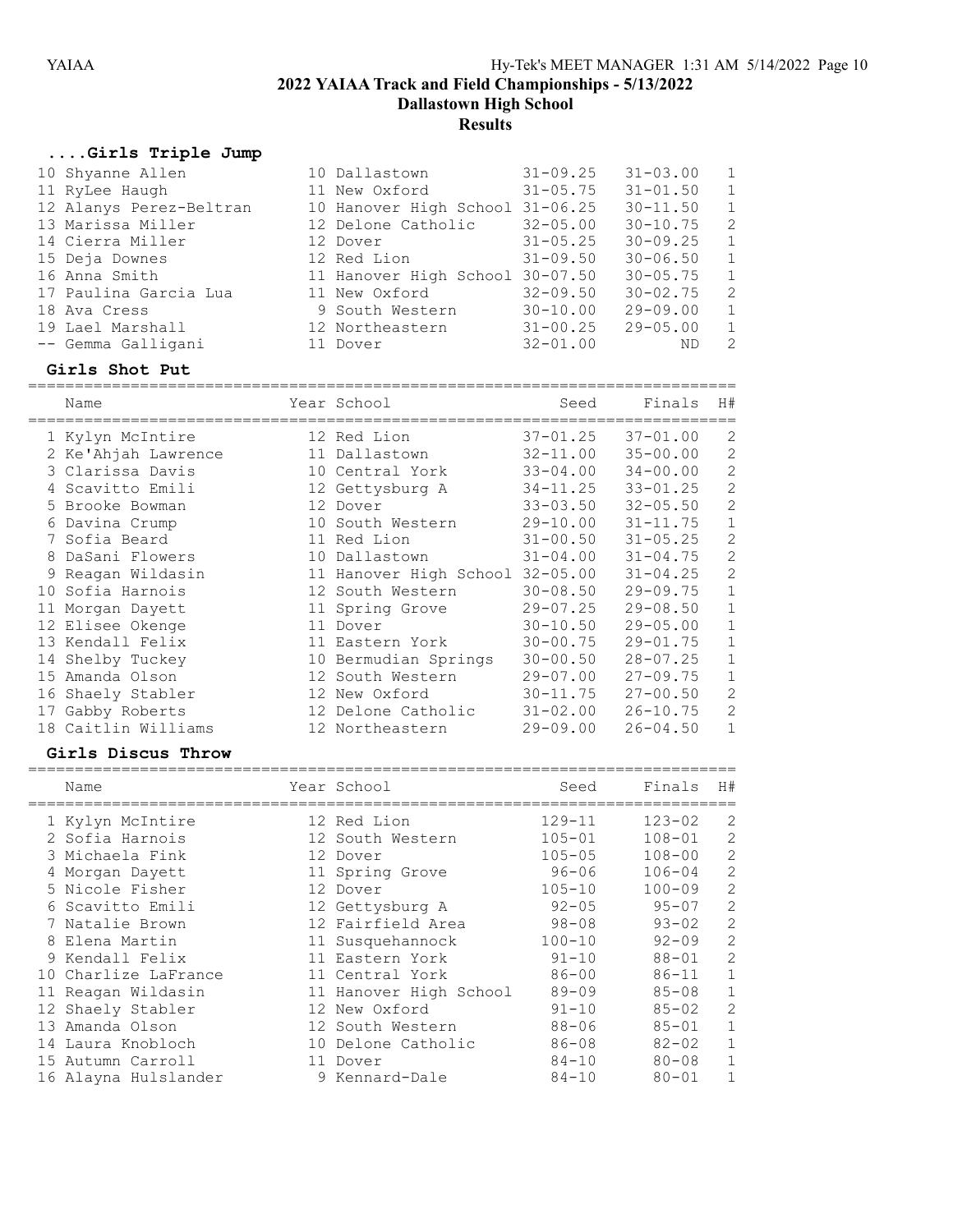Dallastown High School

**Results** 

### ....Girls Discus Throw

| 17 Haylee Smith    | 9 Biglerville | 91-06 | 78-08 |                |
|--------------------|---------------|-------|-------|----------------|
| 18 Cloe Noel       | 12 New Oxford | 87-04 | 77-11 | $\overline{1}$ |
| 19 Elizabeth Jones | 9 Dallastown  | 85-04 | 0.75  |                |

# Girls Javelin Throw

|   | Name                 | Year School            | Seed         | Finals         | H#             |
|---|----------------------|------------------------|--------------|----------------|----------------|
|   | 1 Cierra Miller      | 12 Dover               | $118 - 01$   | $116 - 03$     | $\overline{2}$ |
|   | 2 Abigail Gotwals    | 12 Central York        | $109 - 10$   | $113 - 03$     | $\overline{c}$ |
|   | 3 Kendall Felix      | 11 Eastern York        | $109 - 07$   | $110 - 04$     | $\overline{c}$ |
|   | 4 Shaely Stabler     | 12 New Oxford          | $119 - 02$   | $109 - 07$     | $\overline{c}$ |
|   | 5 Amanda Olson       | 12 South Western       | $97 - 09.50$ | $102 - 00$     | $\overline{c}$ |
|   | 6 Madeline Lehker    | 12 South Western       | $108 - 09$   | $101 - 03$     | $\overline{c}$ |
|   | 7 Kylyn McIntire     | 12 Red Lion            | $113 - 01$   | $98 - 08$      | $\overline{c}$ |
|   | 8 Reagan Wildasin    | 11 Hanover High School | $103 - 02$   | $92 - 00$      | $\overline{c}$ |
| 9 | rachel McKinney      | 12 Gettysburg A        | $101 - 01$   | $88 - 02$      | $\overline{c}$ |
|   | 10 Laura Knobloch    | 10 Delone Catholic     | $98 - 02$    | $87 - 05$      | $\overline{c}$ |
|   | 11 Cloe Noel         | 12 New Oxford          | $89 - 02$    | $83 - 02$      | $1\,$          |
|   | 12 Haylee Smith      | 9 Biglerville          | $93 - 02$    | $79 - 04$      | $1\,$          |
|   | 13 Nicole Bowman     | 12 Dallastown          | $92 - 05$    | $77 - 10$      | $1\,$          |
|   | 14 Molly Fleming     | 9 Delone Catholic      | $89 - 05$    | $77 - 00$      | $1\,$          |
|   | 15 Kellee Staub      | 12 Littlestown         | $85 - 01$    | $76 - 10$      | $\mathbf 1$    |
|   | 16 Isabella Portello | 11 Kennard-Dale        | $86 - 00$    | $75 - 05$      | $1\,$          |
|   | 17 Kyleigh Hinson    | 9 Spring Grove         | $87 - 02$    | $71 - 07$      | $\mathbf 1$    |
|   | 18 Hannah Atkinson   | 11 Dallastown          | $89 - 04$    | $67 - 09$      | $\mathbf 1$    |
|   | 19 Renee Deamer      | 9 Northeastern         | $87 - 01$    | $65 - 10$      | $\mathbf{1}$   |
|   | Boys 100 Meter Dash  |                        |              |                |                |
|   | Name                 | Year School            | Seed         | Prelims        | H#             |
|   | Preliminaries        |                        |              |                |                |
|   | 1 Kristian Phennicie | 12 Dallastown          | 10.57        | 10.69Q         | - 4            |
|   | 2 Alex Smith         | 12 Spring Grove        | 10.84        | 10.960         | 3              |
|   | 3 Kenneth Johnson    | 11 Dallastown          | 11.34        | 11.19Q         | $\mathbf{1}$   |
| 4 | Zyan Herr            | 10 Littlestown         | 11.34        | 11.41Q         | $\overline{c}$ |
|   | 5 Thaddeus Shaw      | 11 Central York        | 11.14        | 11.20 $\sigma$ | $\overline{1}$ |

| Z Alex Smith          | IZ Spring Grove        | 10.84 | 10.Y6Q     | ు              |
|-----------------------|------------------------|-------|------------|----------------|
| 3 Kenneth Johnson     | 11 Dallastown          | 11.34 | 11.19Q 1   |                |
| 4 Zyan Herr           | 10 Littlestown         | 11.34 | 11.410 2   |                |
| 5 Thaddeus Shaw       | 11 Central York        | 11.14 | $11.20q$ 1 |                |
| 6 Bryan Rios          | 11 Dover               | 11.33 | $11.20q$ 4 |                |
| 7 Zyree Brooks        | 12 Spring Grove        | 11.24 | 11.24q 4   |                |
| 8 Andre Wiest         | 9 Dallastown           | 11.34 | $11.32q$ 3 |                |
| 9 Caden Althoff       | 10 Biglerville         | 11.64 | 11.37      | 4              |
| 10 Tommy Putman       | 10 South Western       | 11.24 | 11.41      | 3              |
| 11 William Johnson    | 12 South Western       | 11.34 | 11.44      | $\mathbf{1}$   |
| 12 Riley Killen       | 11 New Oxford          | 11.64 | 11.48      | $\mathbf{2}$   |
| 13 Sherrod Anderson   | 10 West York Area      | 11.64 | 11.49      | 3              |
| 14 Tyler Leitzel      | 10 Dover               | 11.84 | 11.50      | $\mathbf{1}$   |
| 15 Parker Hines       | 11 Central York        | 11.24 | 11.56      | $\overline{c}$ |
| 16 Joseph Wilkinson   | 10 Hanover High School | 11.44 | 11.58      | 2              |
| 17 Brett Smiley       | 11 Susquehannock       | 11.64 | 11.61      | $\mathbf{1}$   |
| 18 Gage Zimmerman     | 10 Delone Catholic     | 11.71 | 11.62      | $\mathbf 1$    |
| 19 Vinedine Edgar     | 10 York County         | 11.75 | 11.71      | 3              |
| 20 Adrian Castano     | 11 Northeastern        | 11.72 | 11.75      | 2              |
| 21 Ronald Pugaczewski | 11 Susquehannock 11.54 |       | 11.81      | 3              |
| 22 Roger Romany       | 12 Hanover High School | 11.74 | 11.82      | 3              |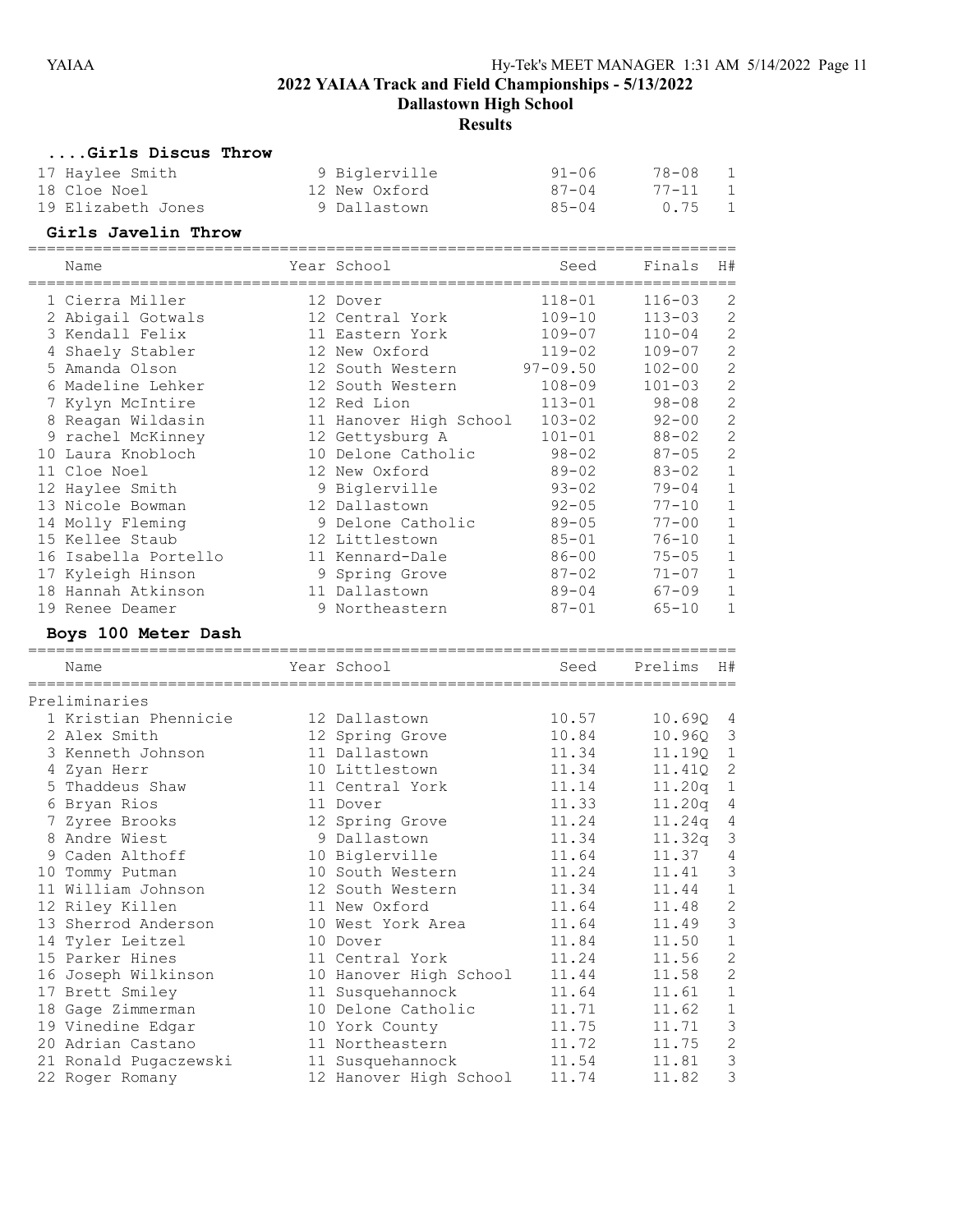Dallastown High School

**Results** 

|        | Boys 100 Meter Dash     |                        |         |         |                |
|--------|-------------------------|------------------------|---------|---------|----------------|
|        | 23 Bryson Lookingbill   | 9 Littlestown          | 11.84   | 11.84   | 1              |
|        | 24 Clayton Nieves       | 9 New Oxford           | 11.74   | 11.86   | 4              |
|        | 25 Gage Plank           | 12 South Western       | 11.74   | 11.99   | 4              |
|        |                         | 12 New Oxford          | 11.54   | 12.05   | $\sqrt{4}$     |
|        | 26 Troy Dubbert         |                        | 11.85   |         | $\mathbf{2}$   |
|        | 27 Jesus Salazar-Ruelas | 10 Biglerville         |         | 12.05   |                |
|        | 28 Janas Simms          | 12 William Penn        | 11.80   | 12.09   | $\overline{c}$ |
|        | 29 Jayden Zielinski     | 9 Red Lion             | 11.94   | 12.14   | 3              |
|        | 30 Jayronn Hunt         | 11 William Penn        | 11.10   | 14.27   | $\mathbf{1}$   |
|        | Boys 100 Meter Dash     |                        |         |         |                |
|        | Name                    | Year School            | Prelims | Finals  |                |
| Finals |                         |                        |         |         |                |
|        | 1 Kristian Phennicie    | 12 Dallastown          | 10.69   | 10.63   |                |
|        | 2 Alex Smith            | 12 Spring Grove        | 10.96   | 11.00   |                |
|        | 3 Thaddeus Shaw         | 11 Central York        | 11.20   | 11.16   |                |
|        | 4 Zyree Brooks          | 12 Spring Grove        | 11.24   | 11.22   |                |
|        | 5 Bryan Rios            | 11 Dover               | 11.20   | 11.34   |                |
|        | 6 Kenneth Johnson       | 11 Dallastown          | 11.19   | 11.38   |                |
|        | 7 Andre Wiest           | 9 Dallastown           | 11.32   | 11.47   |                |
|        | 8 Zyan Herr             | 10 Littlestown         | 11.41   | 15.29   |                |
|        | Boys 200 Meter Dash     |                        |         |         |                |
|        |                         | Year School            | Seed    | Prelims | H#             |
|        | Name                    |                        |         |         |                |
|        | Preliminaries           |                        |         |         |                |
|        | 1 Kristian Phennicie    | 12 Dallastown          | 21.45   | 22.43Q  | 4              |
|        | 2 Nico Wright-Phillips  | 11 West York Area      | 21.94   | 22.50Q  | 3              |
|        | 3 Amahj Walker          | 10 William Penn        | 23.24   | 22.64Q  | $\mathbf{1}$   |
|        | 4 Chris Lesher          | 12 South Western       | 22.97   | 22.93Q  | $\mathbf{2}$   |
|        | 5 Bryan Rios            | 11 Dover               | 23.15   | 22.73q  | $\sqrt{4}$     |
|        | 6 Patrick Dab           | 12 Spring Grove        | 22.84   | 23.04q  | $\mathbf{1}$   |
|        | 7 Zyan Herr             | 10 Littlestown         | 23.42   | 23.15q  | $\mathbf{1}$   |
|        | 8 Jeff Nyamekye         | 12 Red Lion            | 23.14   | 23.16q  | 3              |
|        | 9 Andre Wiest           | 9 Dallastown           | 22.84   | 23.27   | 1              |
|        | 10 Grant Hartman        | 11 Susquehannock       | 23.23   | 23.50   | $\overline{4}$ |
|        | 11 Adrian Castano       | 11 Northeastern        | 23.68   | 23.56   | $\mathbf{1}$   |
|        | 12 Tyler Leitzel        | 10 Dover               | 23.74   | 23.62   | $\mathbf{1}$   |
|        | 13 Riley Killen         | 11 New Oxford          | 23.54   | 23.65 4 |                |
|        | 14 Gage Zimmerman       | 10 Delone Catholic     | 23.64   | 23.75   | 4              |
|        | 15 Brandon Watson       | 12 Central York        | 23.94   | 23.94   | 3              |
|        | 16 Parker Hines         | 11 Central York        | 23.52   | 23.94   | $\mathsf 3$    |
|        | 17 Brett Smiley         | 11 Susquehannock       | 23.64   | 23.97   | $\mathsf 3$    |
|        | 18 Brandon Dejesus      | 11 West York Area      | 24.39   | 24.14   | $\sqrt{2}$     |
|        | 19 William Johnson      | 12 South Western       | 23.45   | 24.19   | $\sqrt{2}$     |
|        | 20 Vinedine Edgar       | 10 York County         | 24.39   | 24.20   | 3              |
|        | 21 Isaac Melendez       | 9 Bermudian Springs    | 24.04   | 24.25   | 4              |
|        | 22 Tommy Putman         | 10 South Western       | 23.66   | 24.28   | $\sqrt{2}$     |
|        | 23 Roger Romany         | 12 Hanover High School | 24.24   | 24.28   | $\mathbf 1$    |
|        | 24 Evan Schriver        | 11 New Oxford          | 24.24   | 24.54   | $\mathbf 1$    |
|        | 25 Thomas Smyser        | 10 Dover               | 24.24   | 24.98   | $\sqrt{2}$     |
|        | 26 Xavier Erazo         | 11 Northeastern        | 24.58   | 25.24   | 4              |
|        | 27 Jay'Den Nance        | 12 Red Lion            | 24.04   | 25.80   | 3              |
|        |                         |                        |         |         |                |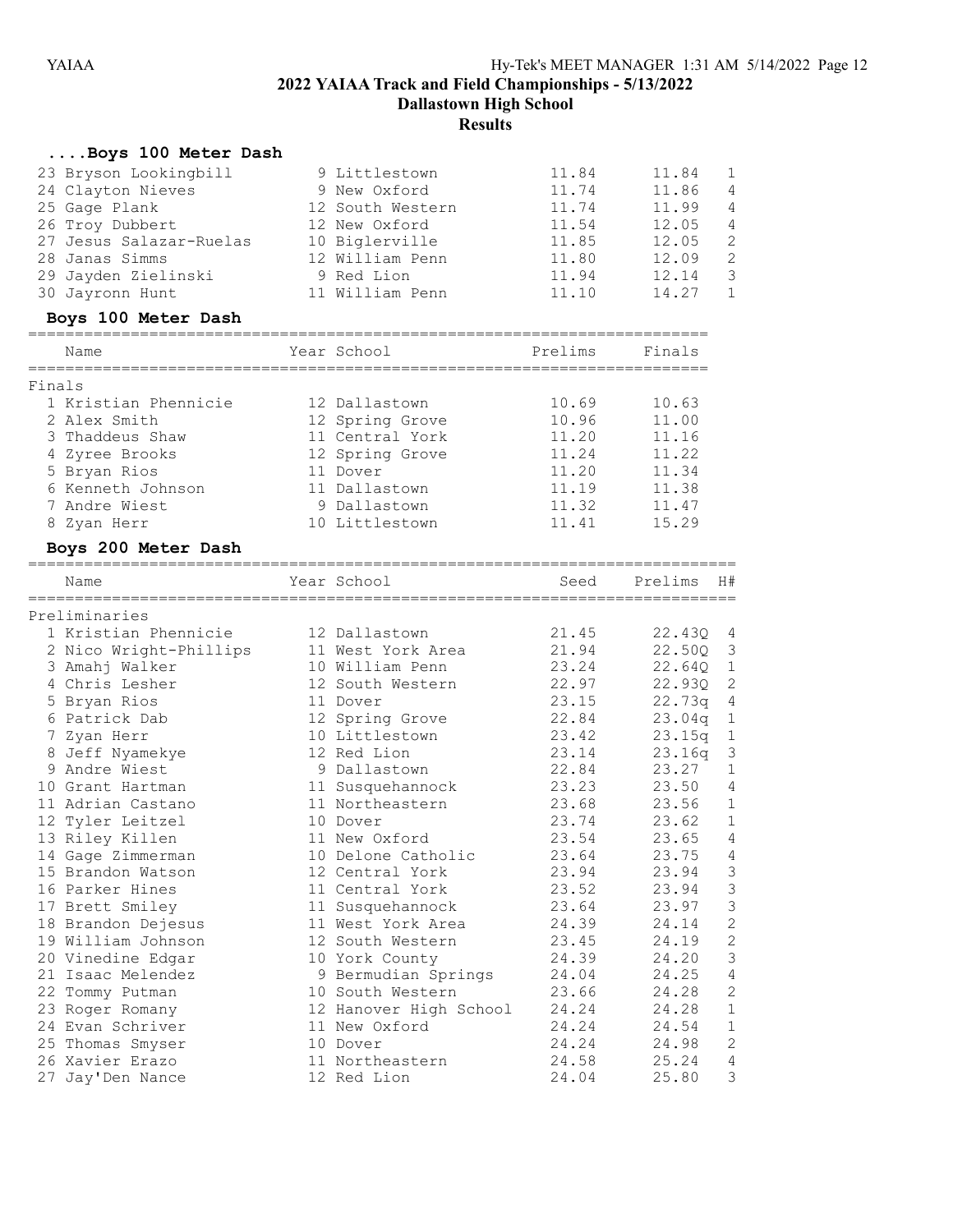Dallastown High School

### Results

| Boys 200 Meter Dash                    |                        |         |         |                |
|----------------------------------------|------------------------|---------|---------|----------------|
| -- Bryson Lookingbill                  | 9 Littlestown          | 23.93   | DQ.     | 2              |
| Boys 200 Meter Dash                    |                        |         |         |                |
| Name                                   | Year School            | Prelims | Finals  |                |
| Finals                                 |                        |         |         |                |
| 1 Kristian Phennicie                   | 12 Dallastown          | 22.43   | 21.70   |                |
| 2 Nico Wright-Phillips                 | 11 West York Area      | 22.50   | 22.22   |                |
| 3 Amahj Walker                         | 10 William Penn        | 22.64   | 22.66   |                |
| 4 Chris Lesher                         | 12 South Western       | 22.93   | 22.70   |                |
| 5 Patrick Dab                          | 12 Spring Grove        | 23.04   | 23.03   |                |
| 6 Jeff Nyamekye                        | 12 Red Lion            | 23.16   | 23.15   |                |
| Boys 400 Meter Dash                    |                        |         |         |                |
| Name                                   | Year School            | Seed    | Finals  | H#             |
| 1 Nico Wright-Phillips                 | 11 West York Area      | 52.20   | 50.95   | 3              |
| 2 Grant Hartman                        | 11 Susquehannock       | 50.82   | 51.00   | 3              |
| 3 Omari Casiano                        | 12 Dover               | 51.52   | 51.17   | 3              |
| 4 Noah Bankert                         | 11 South Western       | 51.94   | 51.46   | 3              |
| 5 Patrick Dab                          | 12 Spring Grove        | 51.90   | 51.50   | 3              |
| 6 Sean Baxter                          | 12 Central York        | 53.52   | 52.44   | $\overline{c}$ |
| 7 Jack Gable                           | 11 Dallastown          | 52.74   | 52.94   | $\overline{c}$ |
| 8 Bryce Harner                         | 10 Bermudian Springs   | 53.24   | 53.27   | $\overline{c}$ |
| 9 Nate Snyder                          | 12 Fairfield Area      | 54.06   | 53.86   | $\overline{c}$ |
| 10 Kentin Elliott                      | 12 York County         | 54.94   | 53.88   | $\mathbf 1$    |
| 11 David Warde                         | 9 William Penn         | 55.15   | 54.11   | $\mathbf 1$    |
| 12 Nick Johns                          | 11 Susquehannock       | 54.34   | 54.34   | $\overline{c}$ |
| 13 Morgan Henschen                     | 10 Kennard-Dale        | 54.67   | 54.43   | 1              |
| 14 Rowan Bielelman                     | 11 Eastern York        | 54.54   | 54.50   | $\mathbf 1$    |
| 15 Owen Clapsadle                      | 9 Gettysburg A         | 55.34   | 55.34   | 1              |
| 16 Jay'Den Nance                       | 12 Red Lion            | 52.74   | 56.32   | $\overline{c}$ |
| 17 Phil Ford                           | 10 Dover               | 52.74   | 56.61   | $\overline{c}$ |
| 18 Michael Fox                         | 10 Susquehannock       | 55.52   | 56.85   | 1              |
| 19 Jesus Salazar-Ruelas                | 10 Biglerville         | 54.88   | 58.01   | 1              |
| -- Amahj Walker                        | 10 William Penn        | 51.12   | DQ.     | 3              |
| Boys 800 Meter Run                     |                        |         |         |                |
| Name<br>------------------------------ | Year School            | Seed    | Finals  | H#             |
| 1 Shernel Singh                        | 11 South Western       | 1:58.36 | 1:58.33 | 2              |
| 2 Kerek Nokes                          | 11 West York Area      | 2:00.35 | 1:59.70 | $\overline{c}$ |
| 3 Cole Perry                           | 12 Northeastern        | 1:58.42 | 2:00.25 | $\overline{c}$ |
| 4 Nathaniel Coggins                    | 12 Susquehannock       | 2:05.24 | 2:00.32 | $\overline{c}$ |
| 5 Drew Cole                            | 12 Gettysburg A        | 2:01.89 | 2:00.78 | $\overline{c}$ |
| 6 Matthew Nawn                         | 12 Hanover High School | 2:00.64 | 2:01.17 | $\overline{c}$ |
| 7 Sean Baxter                          | 12 Central York        | 2:05.24 | 2:01.54 | $\sqrt{2}$     |
| 8 Nathan Kopp                          | 12 Central York        | 2:05.03 | 2:01.76 | $\overline{c}$ |
| 9 Jackson Gutekunst                    | 11 Dallastown          | 2:05.24 | 2:01.93 | $\mathfrak{Z}$ |
| 10 Andrew Hetzer                       | 10 Susquehannock       | 2:04.85 | 2:03.11 | $\overline{c}$ |
| 11 Michael Snyder                      | 11 Susquehannock       | 2:05.31 | 2:04.99 | 1              |
| 12 River Van Wicklen                   | 11 Red Lion            | 2:05.51 | 2:06.56 | 1              |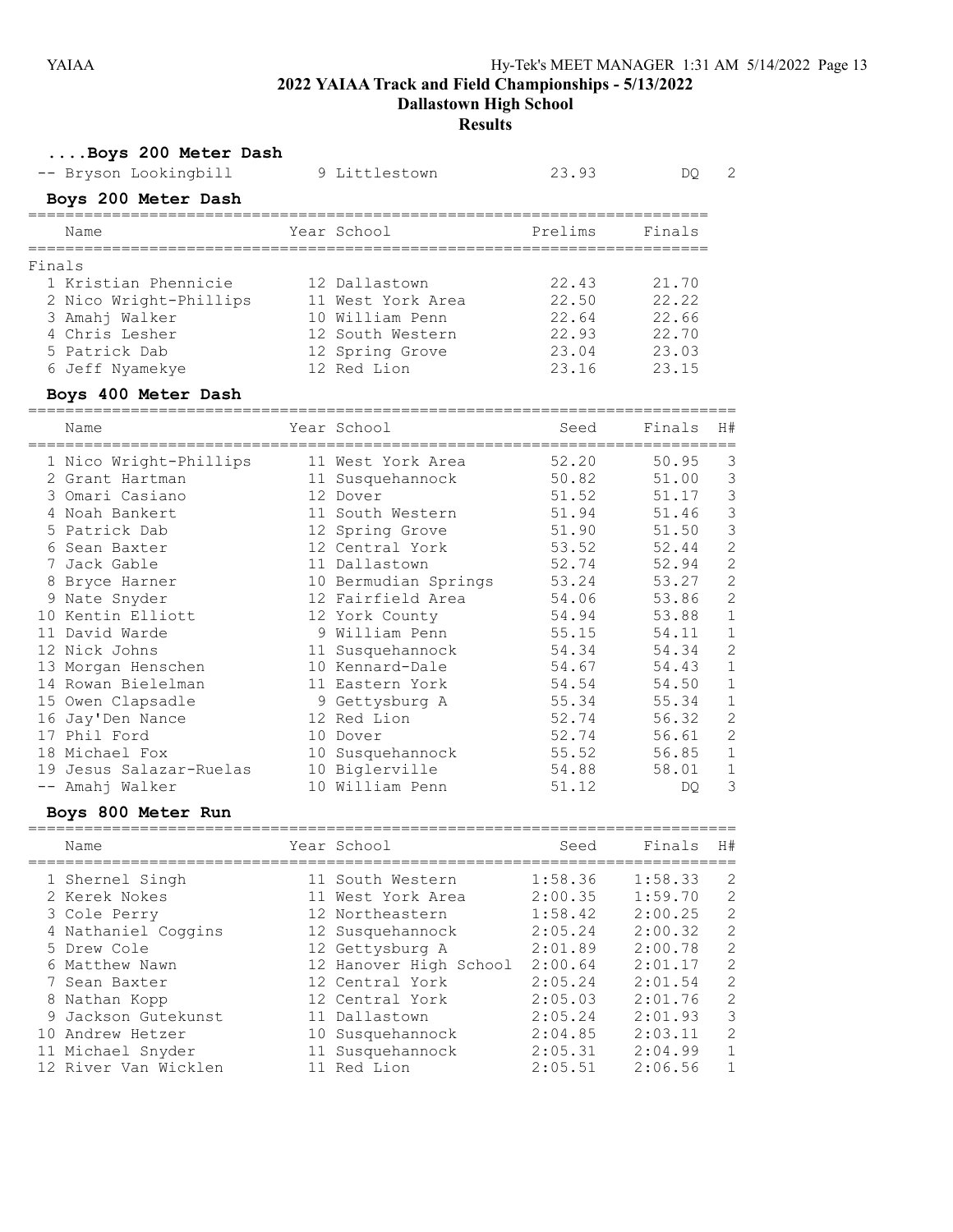Dallastown High School

# **Results**

# ....Boys 800 Meter Run

| 13 Matthew Grohal | 12 Kennard-Dale   | 2:04.94 | 2:07.44 | - 2            |
|-------------------|-------------------|---------|---------|----------------|
| 14 Jimmy Volk     | 12 York County    | 2:06.94 | 2:08.16 | $\overline{1}$ |
| 15 Ethan Collins  | 12 Fairfield Area | 2:07.94 | 2:08.31 | $\overline{1}$ |
| 16 David Moore    | 12 New Oxford     | 2:09.00 | 2:10.42 | $\overline{1}$ |
| 17 Ben Bouselli   | 12 South Western  | 2:07.99 | 2:10.56 | $\overline{1}$ |
| 18 Daniel Naylor  | 9 Red Lion        | 2:07.44 | 2:10.72 | $\overline{1}$ |

# Boys 1600 Meter Run

|   | Name                 |    | Year School            | Seed    | Finals  | H#             |
|---|----------------------|----|------------------------|---------|---------|----------------|
|   | 1 Matthew O'Brien    |    | 11 Susquehannock       | 4:18.86 | 4:23.43 | 2              |
|   | 2 Cole Perry         |    | 12 Northeastern        | 4:23.74 | 4:24.51 | $\mathbf{2}$   |
|   | 3 Jakob Rager        |    | 11 Dallastown          | 4:28.08 | 4:24.91 | 2              |
|   | Matthew Nawn         |    | 12 Hanover High School | 4:27.74 | 4:24.93 | $\mathbf{2}$   |
|   | 5 Shernel Singh      |    | 11 South Western       | 4:33.20 | 4:27.50 | $\overline{c}$ |
| 6 | Jackson Gutekunst    |    | 11 Dallastown          | 4:36.64 | 4:29.34 | $\mathbf{2}$   |
|   | 7 Garrett Quinan     |    | 12 Kennard-Dale        | 4:27.70 | 4:30.75 | $\overline{2}$ |
|   | 8 Shernan Singh      |    | 11 South Western       | 4:33.45 | 4:30.87 | $\mathbf{2}$   |
|   | 9 Peyton Small       |    | 10 Littlestown         | 4:42.24 | 4:37.87 | $\mathbf{1}$   |
|   | 10 Daniel Naylor     |    | 9 Red Lion             | 4:44.24 | 4:38.46 | $\mathbf 1$    |
|   | 11 Christian Henry   |    | 10 Central York        | 4:37.34 | 4:41.27 | $\overline{c}$ |
|   | 12 River Van Wicklen |    | 11 Red Lion            | 4:32.84 | 4:42.34 | $\mathbf{2}$   |
|   | 13 Caleb Hogan       |    | 9 Dover                | 4:45.24 | 4:42.79 | $\mathbf 1$    |
|   | 14 Jimmy Volk        |    | 12 York County         | 4:41.38 | 4:44.55 | $\mathbf 1$    |
|   | 15 Parker Keiser     |    | 9 Red Lion             | 4:50.24 | 4:46.15 | $\mathbf{1}$   |
|   | 16 Owen Strickler    |    | 12 Central York        | 4:47.14 | 4:48.10 | $1\,$          |
|   | 17 Shea Walsh        |    | 12 York Suburban       | 4:41.70 | 4:55.72 | $\mathbf 1$    |
|   | 18 Elijah Beichler   | 10 | New Oxford             | 4:53.53 | 4:57.44 | $\mathbf 1$    |
|   | 19 Gavin Cole        | 10 | Gettysburg A           | 4:52.54 | 5:02.86 | $\mathbf 1$    |
|   | 20 Colin Arnold      |    | 12 Gettysburg A        | 4:53.34 | 5:12.14 | 1              |

# Boys 3200 Meter Run

|   | Name                  |    | Year School      | Seed     | Finals   |
|---|-----------------------|----|------------------|----------|----------|
|   | 1 Matthew O'Brien     |    | 11 Susquehannock | 9:11.99  | 9:28.58  |
|   | 2 Cole Adams          |    | 12 York Suburban | 9:21.59  | 9:35.95  |
|   | 3 Grant Kern          |    | 12 York Suburban | 9:40.53  | 9:45.49  |
|   | 4 Garrett Quinan      |    | 12 Kennard-Dale  | 9:34.38  | 9:50.45  |
|   | 5 Dylan Cunningham    |    | 11 Kennard-Dale  | 9:43.83  | 9:54.81  |
|   | 6 Jakob Rager         |    | 11 Dallastown    | 9:40.25  | 10:08.98 |
|   | 7 Griffen Ridler      |    | 9 Northeastern   | 10:07.64 | 10:09.88 |
| 8 | Neil Oestereich       |    | 9 York Suburban  | 10:18.61 | 10:15.28 |
|   | 9 Aiden Granger       |    | 9 Dallastown     | 10:22.60 | 10:18.53 |
|   | 10 Elijah Eisenberger |    | 12 Central York  | 10:31.74 | 10:21.42 |
|   | 11 Evan Freil         |    | 12 South Western | 10:35.18 | 10:23.26 |
|   | 12 Christian Henry    |    | 10 Central York  | 9:53.40  | 10:32.72 |
|   | 13 Parker Keiser      |    | 9 Red Lion       | 10:18.57 | 10:34.33 |
|   | 14 Chase Curry        |    | 11 Eastern York  | 10:33.36 | 10:39.19 |
|   | 15 Tyler Billet       |    | 12 Central York  | 10:31.54 | 10:40.13 |
|   | 16 Caleb Hogan        |    | 9 Dover          | 10:27.91 | 10:42.44 |
|   | 17 Anthony Roselli    |    | 12 Eastern York  | 10:31.33 | 10:45.31 |
|   | 18 Steven Miller      | 10 | West York Area   | 10:41.23 | 10:49.04 |
|   | 19 Peyton Small       | 10 | Littlestown      | 10:17.53 | 10:54.06 |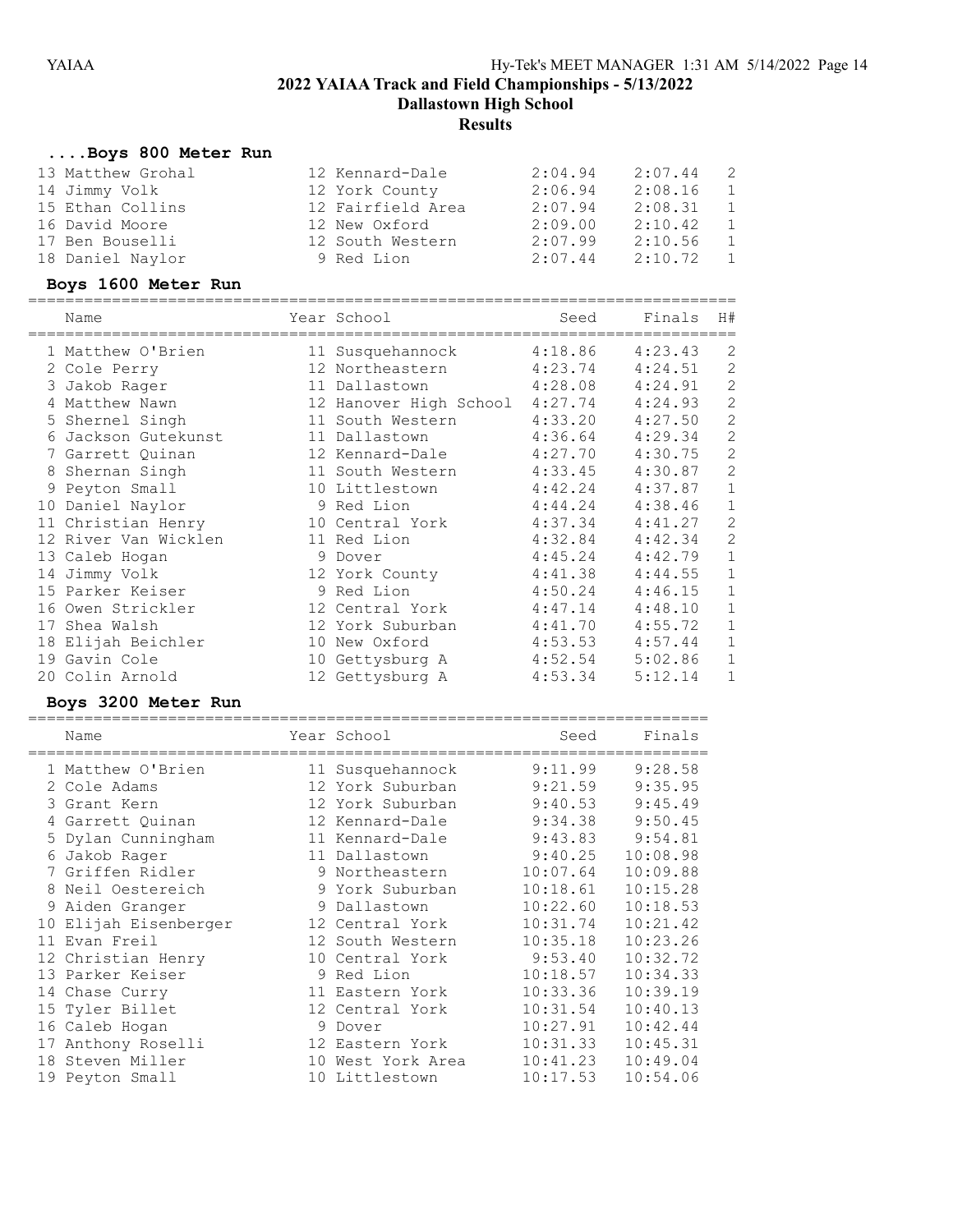Dallastown High School

# **Results**

# Boys 110 Meter Hurdles

|        | ===========<br>Name    | Year School            | Seed    | ===========<br>Prelims<br>H# |                |
|--------|------------------------|------------------------|---------|------------------------------|----------------|
|        | Preliminaries          |                        |         |                              |                |
|        | 1 Bernard Bell         | 11 South Western       | 14.84   | 14.59Q<br>3                  |                |
|        | 2 Michael Carlson      | 12 Bermudian Springs   | 14.84   | $\overline{4}$<br>14.83Q     |                |
|        | 3 Mike Alicea          | 12 Northeastern        | 15.00   | 15.020                       | 2              |
|        | 4 Perry Addey          | 11 West York Area      | 15.37   | 15.25Q                       | $\mathbf 1$    |
|        | 5 Tyree Spence         | 12 Red Lion            | 15.54   | 15.48q                       | $\sqrt{2}$     |
|        | 6 Andrew Strode        | 12 Spring Grove        | 15.94   | 15.78q                       | $\mathfrak{Z}$ |
|        | 7 Emerson Sites-Byers  | 12 South Western       | 16.14   | 15.92q                       | $\sqrt{4}$     |
|        | 8 Ethan Jones          | 11 Dallastown          | 15.44   | 16.28q                       | 1              |
|        | 9 Peyton Zimmer        | 12 Central York        | 16.24   | 16.36                        | 4              |
|        | 10 Holden Crabbs       | 10 New Oxford          | 16.68   | 16.58                        | 2              |
|        | 11 Tamas Peli          | 11 Hanover High School | 17.46   | 16.63                        | $\overline{4}$ |
|        | 12 Sawyer Zimmer       | 10 Central York        | 16.64   | 3<br>16.68                   |                |
|        | 13 CJ Morris           | 12 Dover               | 17.14   | 17.23                        | $\overline{c}$ |
|        | 14 Colton Kehr         | 10 Bermudian Springs   | 16.94   | $1\,$<br>17.26               |                |
|        | 15 Richard Rouse       | 10 York County         | 17.64   | $\mathbf{2}$<br>17.31        |                |
|        | 16 Ryan Van Dyke       | 12 Biglerville         | 17.24   | 17.40                        | $\mathsf 3$    |
|        | 17 Brayden McIntire    | 12 Red Lion            | 17.54   | 17.89                        | 4              |
|        | 18 Jackson Hersh       | 10 South Western       | 18.24   | 18.16                        | 1              |
|        | 19 Gabriel Minetos     | 11 Hanover High School | 18.04   | 18.22                        | $\mathbf{1}$   |
|        | 20 Jack Gautsch        | 9 Bermudian Springs    | 18.98   | 18.75<br>$\overline{4}$      |                |
|        | 21 Cullen Organ        | 11 Spring Grove        | 17.54   | 18.87                        | $\mathcal{S}$  |
|        | 22 Jed Peters          | 12 Kennard-Dale        | 18.54   | 19.07                        | $\overline{c}$ |
|        | 23 Jacob Lentz         | 9 New Oxford           | 18.74   | 19.34                        | $\mathsf 3$    |
|        | 24 Aidan Kenworthy     | 10 Hanover High School | 19.71   | 19.79                        | $\sqrt{4}$     |
|        | 25 Henry Stevens       | 9 York County          | 19.80   | 20.50                        | $\mathcal{S}$  |
|        | 26 Jack Cabry          | 11 Central York        | 20.04   | 20.90                        | $\overline{c}$ |
|        | 27 Josh Talcott        | 10 Fairfield Area      | 21.74   | 21.31                        | $\mathbf{1}$   |
|        | Boys 110 Meter Hurdles |                        |         |                              |                |
|        | Name                   | Year School            | Prelims | Finals                       |                |
| Finals |                        |                        |         |                              |                |
|        | 1 Bernard Bell         | 11 South Western       | 14.59   | 14.40                        |                |
|        | 2 Mike Alicea          | 12 Northeastern        | 15.02   | 14.55                        |                |
|        | 3 Michael Carlson      | 12 Bermudian Springs   | 14.83   | 14.64                        |                |
|        | 4 Perry Addey          | 11 West York Area      | 15.25   | 15.42                        |                |
|        | 5 Ethan Jones          | 11 Dallastown          | 16.28   | 15.68                        |                |
|        | 6 Andrew Strode        | 12 Spring Grove        | 15.78   | 15.71                        |                |
|        | 7 Emerson Sites-Byers  | 12 South Western       | 15.92   | 16.00                        |                |
|        | 8 Tyree Spence         | 12 Red Lion            | 15.48   | 27.67                        |                |
|        | Boys 300 Meter Hurdles |                        |         |                              |                |
|        | Name                   | Year School            | Seed    | Finals<br>H#                 |                |
|        | 1 Bernard Bell         | 11 South Western       | 38.70   | 39.15                        | 3              |
|        | 2 Andrew Strode        | 12 Spring Grove        | 40.64   | $\mathcal{S}$<br>40.82       |                |
|        | 3 Perry Addey          | 11 West York Area      | 39.21   | $\mathfrak{Z}$<br>40.88      |                |
|        | 4 Bryan Rios           | 11 Dover               | 43.11   | 41.42                        | $\sqrt{2}$     |
|        | 5 Colton Kehr          | 10 Bermudian Springs   | 42.34   | 41.74                        | 3              |
|        | 6 Emerson Sites-Byers  | 12 South Western       | 42.22   | 41.85                        | 3              |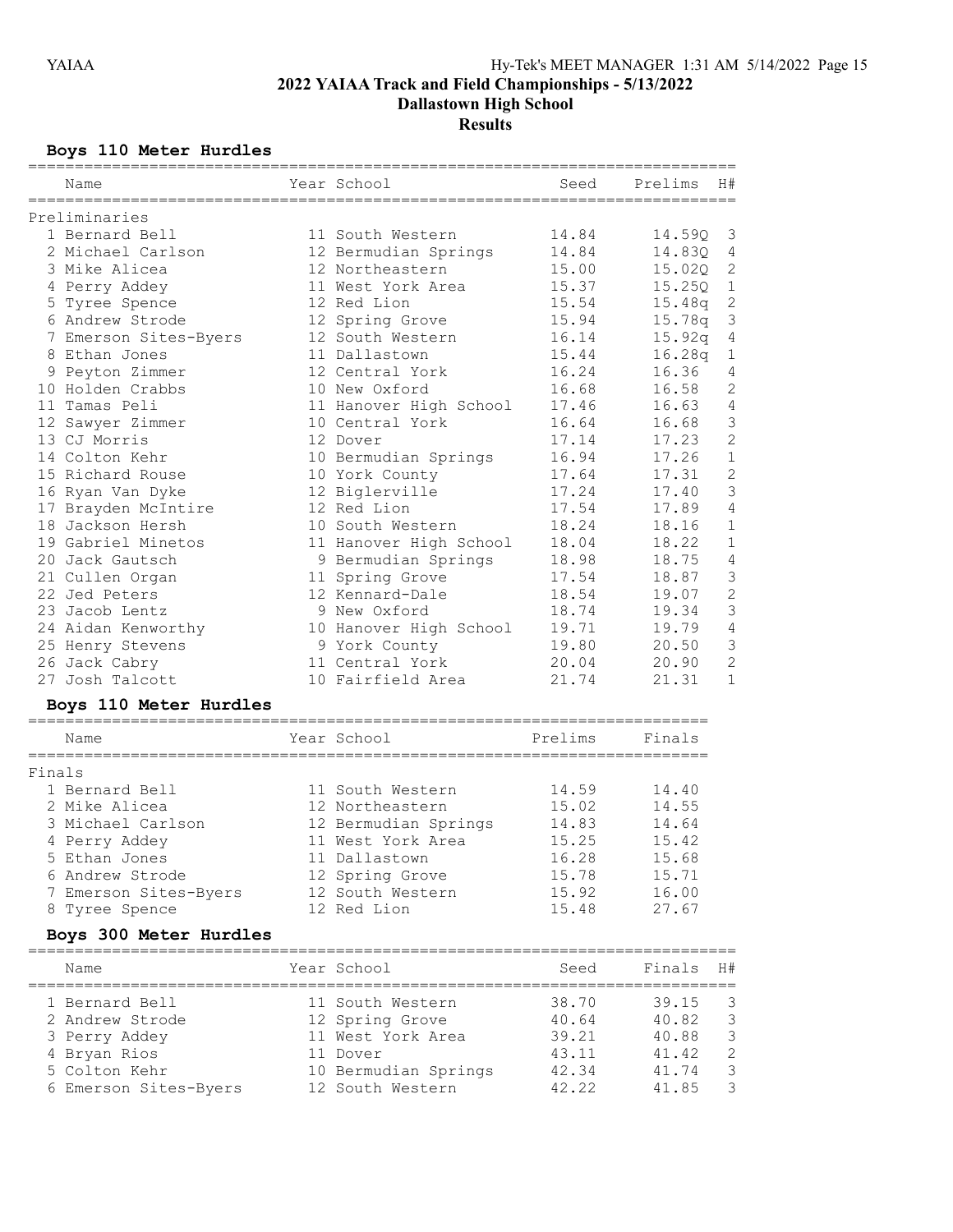Dallastown High School

# **Results**

# ....Boys 300 Meter Hurdles

| 7 Ethan Jones       |    | 11 Dallastown          | 42.72 | 41.88 | 2            |
|---------------------|----|------------------------|-------|-------|--------------|
| 8 Robert Salazar    |    | 9 Biglerville          | 44.83 | 44.64 | 2            |
| 9 Cullen Organ      |    | 11 Spring Grove        | 43.85 | 44.67 | 2            |
| 10 Ryan Van Dyke    |    | 12 Biglerville         | 45.53 | 44.68 | $\mathbf{1}$ |
| 11 Henry Stevens    |    | 9 York County          | 45.54 | 44.72 | $\mathbf 1$  |
| 12 Daniel Rice      |    | 12 West York Area      | 42.61 | 44.74 | 3            |
| 13 Kameren Mcfadden |    | 11 Red Lion            | 45.35 | 44.79 | 2            |
| 14 Darius Trice     |    | 11 Hanover High School | 45.64 | 45.06 | $\mathbf{1}$ |
| 15 Sawyer Zimmer    |    | 10 Central York        | 46.24 | 45.20 | 1            |
| 16 David Warde      |    | 9 William Penn         | 43.56 | 45.75 | 2            |
| 17 Jacob Lentz      |    | 9 New Oxford           | 44.54 | 45.89 | 2            |
| 18 Mike Alicea      |    | 12 Northeastern        | 40.03 | 46.59 | 3            |
| 19 Jackson Hersh    |    | 10 South Western       | 46.12 | 47.04 | $\mathbf 1$  |
| 20 Holden Crabbs    |    | 10 New Oxford          | 45.25 | 47.41 | 2            |
| 21 Tamas Peli       |    | 11 Hanover High School | 46.24 | 48.25 | 1            |
| 22 Preston Auffarth | 10 | Delone Catholic        | 45.74 | 48.57 | 1            |

# Boys 4x100 Meter Relay

| School                                           |    | Seed                       | Finals | H# |
|--------------------------------------------------|----|----------------------------|--------|----|
| --------------------------------<br>1 Dallastown |    | ------------<br>42.58      | 42.23  | 2  |
| 1) Michael Scott 9                               |    | 2) Kenneth Johnson 11      |        |    |
| 3) Andre Wiest 9                                 |    | 4) Kristian Phennicie 12   |        |    |
| 2 Spring Grove                                   |    | 43.14                      | 42.72  | 2  |
| 1) Andrew Strode 12                              |    | 2) Zyree Brooks 12         |        |    |
| 3) Patrick Dab 12                                |    | 4) Alex Smith 12           |        |    |
| 3 West York Area                                 |    | 43.21                      | 43.44  | 2  |
| 1) Perry Addey 11                                |    | 2) Brandon Dejesus 11      |        |    |
| 3) Sherrod Anderson 10                           |    | 4) Nico Wright-Phillips 11 |        |    |
| 4 South Western                                  |    | 44.04                      | 43.59  | 2  |
| 1) Chris Lesher 12                               |    | 2) William Johnson 12      |        |    |
| 3) Nigel Djameh 12                               |    | 4) Tommy Putman 10         |        |    |
| 5 Dover                                          |    | 44.43                      | 44.00  | 2  |
| 1) Tyler Leitzel 10                              |    | 2) Gavin Mullins 11        |        |    |
| 3) Omari Casiano 12                              |    | 4) Bryan Rios 11           |        |    |
| 6 Central York                                   |    | 44.74                      | 44.80  | 2  |
| 1) Brandon Watson 12                             |    | 2) Parker Hines 11         |        |    |
| 3) Juelz Goff 10                                 | 4) | Thaddeus Shaw 11           |        |    |
| 7 New Oxford                                     |    | 45.54                      | 45.57  | 2  |
| 1) Clayton Nieves 9                              |    | 2) Riley Killen 11         |        |    |
| 3) Evan Schriver 11                              | 4) | Troy Dubbert 12            |        |    |
| 8 Hanover High School                            |    | 45.84                      | 45.63  | 1  |
| 1) Roger Romany 12                               |    | 2) Yrayra Kasili 9         |        |    |
| 3) Darius Trice 11                               | 4) | Joseph Wilkinson 10        |        |    |
| 9 Susquehannock                                  |    | 46.34                      | 45.92  | 1  |
| 1) Atticus Silbaugh 12                           |    | 2) Brett Smiley 11         |        |    |
| 3) Chance Ritchey 12                             |    | 4) Ronald Pugaczewski 11   |        |    |
| 10 Gettysburg Area High School                   |    | 46.14                      | 46.61  | 1  |
| 1) Pecaitis Gabriel 10                           |    | 2) Tanner Newman 12        |        |    |
| 3) Gabriel Pecaitis 10                           | 4) | Ja'mere Spencer 11         |        |    |
| 11 Littlestown                                   |    | 46.09                      | 47.33  | 1  |
| 1) Anthony Riedel 12                             |    | 2) Bryson Lookingbill 9    |        |    |
| 3) Zac Eader 12                                  | 4) | Zyan Herr 10               |        |    |
| -- William Penn                                  |    | 44.15                      | DQ     | 2  |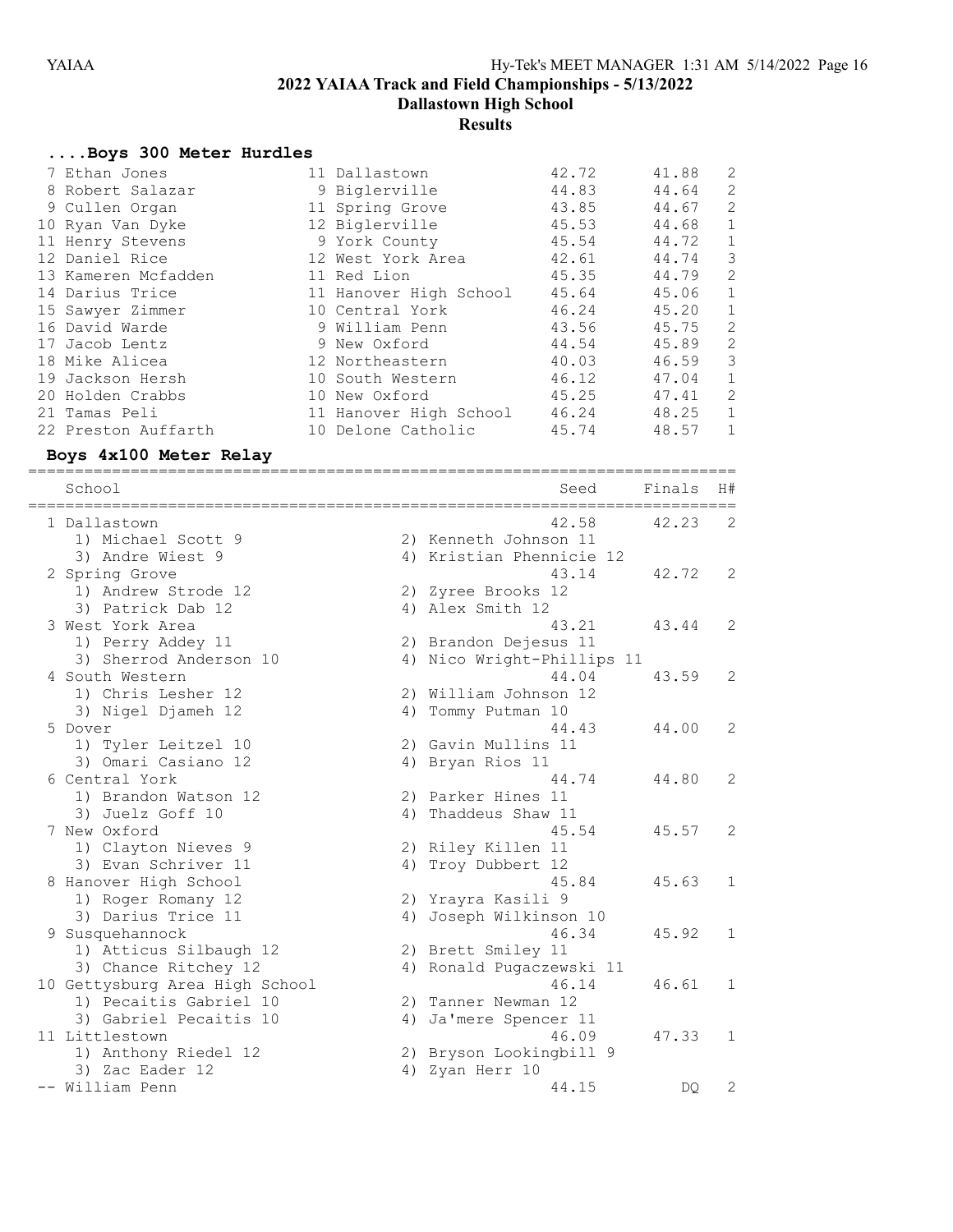Dallastown High School

#### Results

# ....Boys 4x100 Meter Relay

| 1) Jayronn Hunt 11  |
|---------------------|
| 3) James McBride 11 |

2) Janas Simms 12<br>4) Amahj Walker 10

# Boys 4x400 Meter Relay

| School<br>------------            | Seed<br>-----------      | Finals  | H#           |
|-----------------------------------|--------------------------|---------|--------------|
| 1 South Western                   | 3:25.06                  | 3:29.96 | 2            |
| 1) Chris Lesher 12                | 2) Noah Bankert 11       |         |              |
| 3) Bernard Bell 11                | 4) Shernel Singh 11      |         |              |
| 2 West York Area                  | 3:30.04                  | 3:33.30 | 2            |
| 1) Perry Addey 11                 | 2) Kassell Bones 11      |         |              |
| 3) Nico Wright-Phillips 11        | 4) Kerek Nokes 11        |         |              |
| 3 Susquehannock                   | 3:34.24                  | 3:34.73 | 2            |
| 1) Nathaniel Coggins 12           | 2) Andrew Hetzer 10      |         |              |
| 3) Nick Johns 11                  | 4) Grant Hartman 11      |         |              |
| 4 Central York                    | 3:37.34                  | 3:36.29 | 2            |
| 1) Parker Hines 11                | 2) Nathan Kopp 12        |         |              |
| 3) Sean Baxter 12                 | 4) Owen Strickler 12     |         |              |
| 5 Dover                           | 3:35.02                  | 3:36.51 | 2            |
| 1) Tyler Leitzel 10               | 2) Phil Ford 10          |         |              |
| 3) Gavin Mullins 11               | 4) Omari Casiano 12      |         |              |
| 6 Dallastown                      | 3:35.94                  | 3:37.85 | 2            |
| 1) Liam Carney 10                 | 2) Ethan Jones 11        |         |              |
| 3) Jack Gable 11                  | 4) Kristian Phennicie 12 |         |              |
| 7 Northeastern                    | 3:40.47                  | 3:39.30 | $\mathbf{1}$ |
| 1) Mike Alicea 12                 | 2) Quinton Washington 11 |         |              |
| 3) Adrian Castano 11              | 4) Cole Perry 12         |         |              |
| 8 New Oxford                      | 3:39.74                  | 3:42.20 | 1            |
| 1) Mason Richter 11               | 2) David Moore 12        |         |              |
| 3) Jett Moore 11                  | 4) Carson Heeney 11      |         |              |
| 9 Littlestown                     | 4:00.00                  | 3:43.65 | 1            |
| 1) Zyan Herr 10                   | 2) Anthony Riedel 12     |         |              |
| 3) Zac Eader 12                   | 4) Bryson Lookingbill 9  |         |              |
| 10 Delone Catholic                | 3:48.40                  | 3:43.92 | $\mathbf 1$  |
| 1) Dylan Staub 12                 | 2) Wyatt DiDio 12        |         |              |
| 3) Byson Kopp 11                  | 4) Gage Zimmerman 10     |         |              |
| 11 Gettysburg Area High School    | 3:42.34                  | 3:45.01 | $\mathbf{1}$ |
| 1) Owen Clapsadle 9               | 2) Drew Cole 12          |         |              |
| 3) Gavin Cole 10                  | 4) Auden Day 12          |         |              |
| 12 Fairfield Area                 | 3:46.88                  | 3:46.40 | 1            |
| 1) Ethan Collins 12               | 2) Ryan Murray 9         |         |              |
| 3) Peyton Stadler 12              | 4) Nate Snyder 12        |         |              |
| 13 Spring Grove                   | 3:37.81                  | 3:50.06 | 2            |
| 1) Andrew Strode 12               | 2) Cullen Organ 11       |         |              |
| 3) Patrick Dab 12                 | 4) Brayden Waqman 11     |         |              |
| 14 York County School of Technolo | 3:48.24                  | 3:50.27 | 1            |
| 1) Lin-Val Griffiths 10           | 2) Yeriel Volquez 10     |         |              |
| 3) Jimmy Volk 12                  | 4) Kentin Elliott 12     |         |              |

# Boys 4x800 Meter Relay

| School          |                     | Seed Finals |
|-----------------|---------------------|-------------|
| 1 York Suburban | $8:12.40$ $8:13.00$ |             |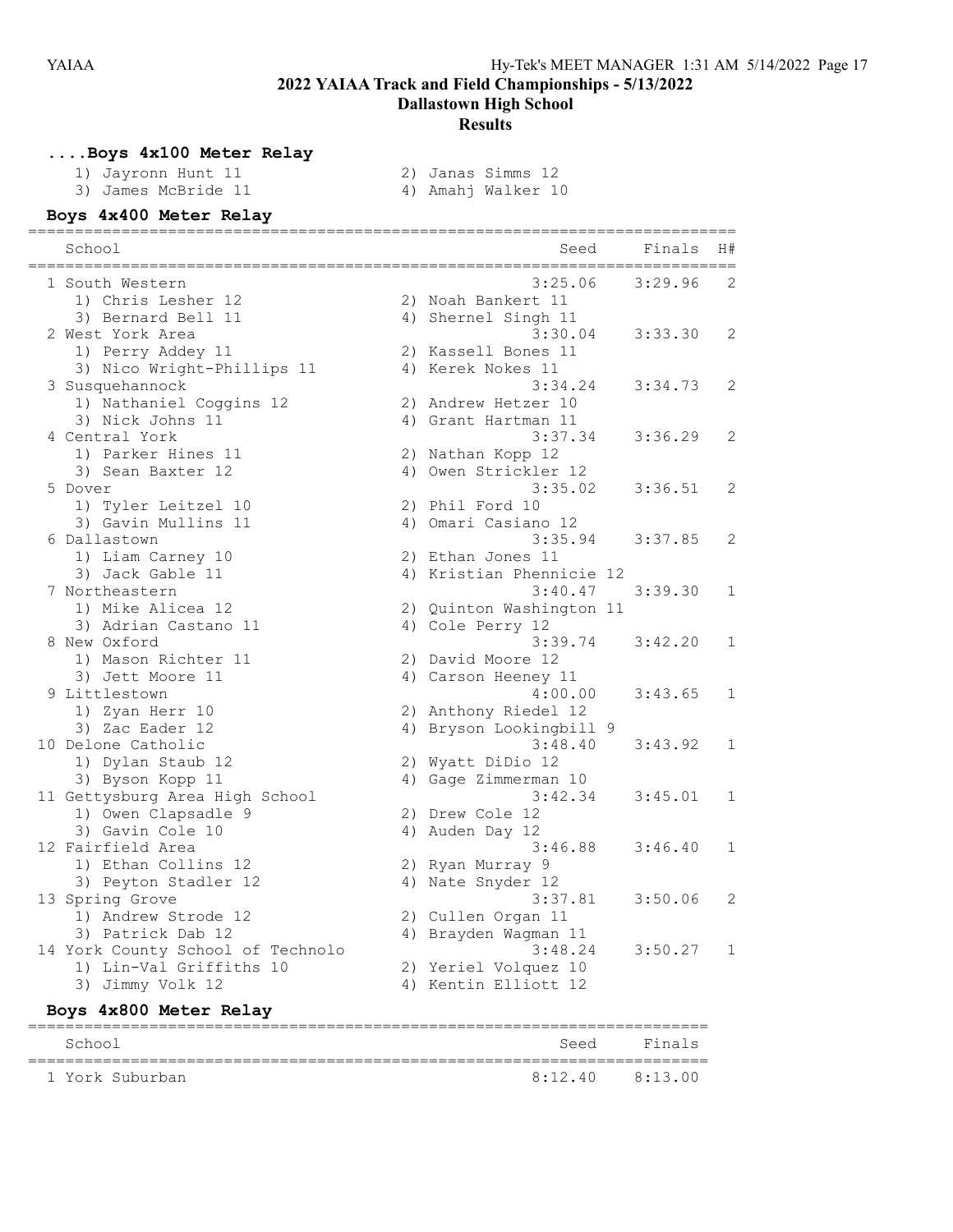Dallastown High School

# **Results**

# ....Boys 4x800 Meter Relay

| 1) Shea Walsh 12              |    | 2) Ryan Butler 12       |         |
|-------------------------------|----|-------------------------|---------|
| 3) Grant Kern 12              |    | 4) Cole Adams 12        |         |
| 2 Susquehannock               |    | 8:12.13                 | 8:13.63 |
| 1) Nathaniel Coggins 12       |    | 2) Michael Snyder 11    |         |
| 3) Andrew Hetzer 10           |    | 4) Matthew O'Brien 11   |         |
| 3 Central York                |    | 8:17.84                 | 8:16.17 |
| 1) Christian Henry 10         |    | 2) Sean Baxter 12       |         |
| 3) Owen Strickler 12          |    | 4) Nathan Kopp 12       |         |
| 4 Gettysburg Area High School |    | 8:47.54                 | 8:44.39 |
| 1) Colin Arnold 12            |    | 2) Owen Clapsadle 9     |         |
| 3) Drew Cole 12               |    | 4) Gavin Cole 10        |         |
| 5 New Oxford                  |    | 8:52.45                 | 8:44.90 |
| 1) Elijah Beichler 10         |    | 2) David Moore 12       |         |
| 3) Mason Richter 11           |    | 4) Joseph Salazar 10    |         |
| 6 Bermudian Springs           |    | 8:58.84                 | 8:45.38 |
| 1) Colwyn Carrolus 10         |    | 2) Cole Stuart 10       |         |
| 3) Thomas Grimes 10           |    | 4) Bryce Harner 10      |         |
| 7 Dallastown                  |    | 8:51.12                 | 8:48.84 |
| 1) Jack Gable 11              |    | 2) John Riley 11        |         |
| 3) Logan Barshinger 11        |    | 4) Gabriel Kolsevich 11 |         |
| 8 West York Area              |    | 8:47.64                 | 8:54.93 |
| 1) Dylan Long 12              |    | 2) Kerek Nokes 11       |         |
| 3) Christopher Urrunaga 10    |    | 4) Kyle Miller 11       |         |
| 9 Fairfield Area              |    | 8:58.10                 | 8:58.91 |
| 1) Gabe Schubring 12          |    | 2) Ethan Collins 12     |         |
| 3) Ciarin Phelan 9            | 4) | Jonah Longenecker 11    |         |
| 10 Dover                      |    | 8:57.24                 | 8:58.93 |
| 1) Cole Rowlands 12           |    | 2) Caleb Hogan 9        |         |
| 3) John Bubb 10               |    | 4) Dakota Spangler 12   |         |
| 11 South Western              |    | 9:07.32                 | 9:03.03 |
| 1) Austin Tyler 11            |    | 2) Evan Freil 12        |         |
| 3) Ben Bouselli 12            |    | 4) Jonathan Stebick 12  |         |
| 12 Delone Catholic            |    | 9:18.24                 | 9:13.03 |
| 1) Joey Caitlin 11            |    | 2) Jack Goedecker 10    |         |
| 3) Liam Allen 11              |    | 4) Aden Davis 11        |         |
| 13 Spring Grove               |    | 9:23.34                 | 9:17.38 |
| 1) Ryan McCowen 11            |    | 2) Brayden Mills 10     |         |
| 3) Andrew Spangler 11         |    | 4) Phillip Calder 10    |         |
| 14 Kennard-Dale               |    | 9:21.40                 | 9:26.83 |
| 1) Jesse Georgieff 9          |    | 2) Dylan Mathena 9      |         |
| 3) Garrett Minor 9            |    | 4) Jordan Long 10       |         |
| 15 Littlestown                |    | 9:27.24                 | 9:39.15 |
| 1) Brody Bittle 9             |    | 2) Karson Miller 9      |         |
| 3) Jared Lochary 10           |    | 4) Anthony Riedel 12    |         |

# Boys High Jump

| Name            | Year School       | Seed        | Finals       |
|-----------------|-------------------|-------------|--------------|
| 1 Zach Derry    | 12 South Western  | $6 - 03.00$ | $6 - 00.00$  |
| 2 Austin Martin | 10 South Western  | $6 - 02.00$ | $5 - 10.00$  |
| 2 Jacob Ogle    | 11 Fairfield Area | $5 - 10.00$ | $5 - 10.00$  |
| 4 Holden Crabbs | 10 New Oxford     | $5 - 10.00$ | $J5 - 08.00$ |
| 5 Dominic Smith | 11 Kennard-Dale   | $6 - 02.00$ | $J5 - 08.00$ |
| 6 Peyton Zimmer | 12 Central York   | $5 - 10.00$ | $J5 - 08.00$ |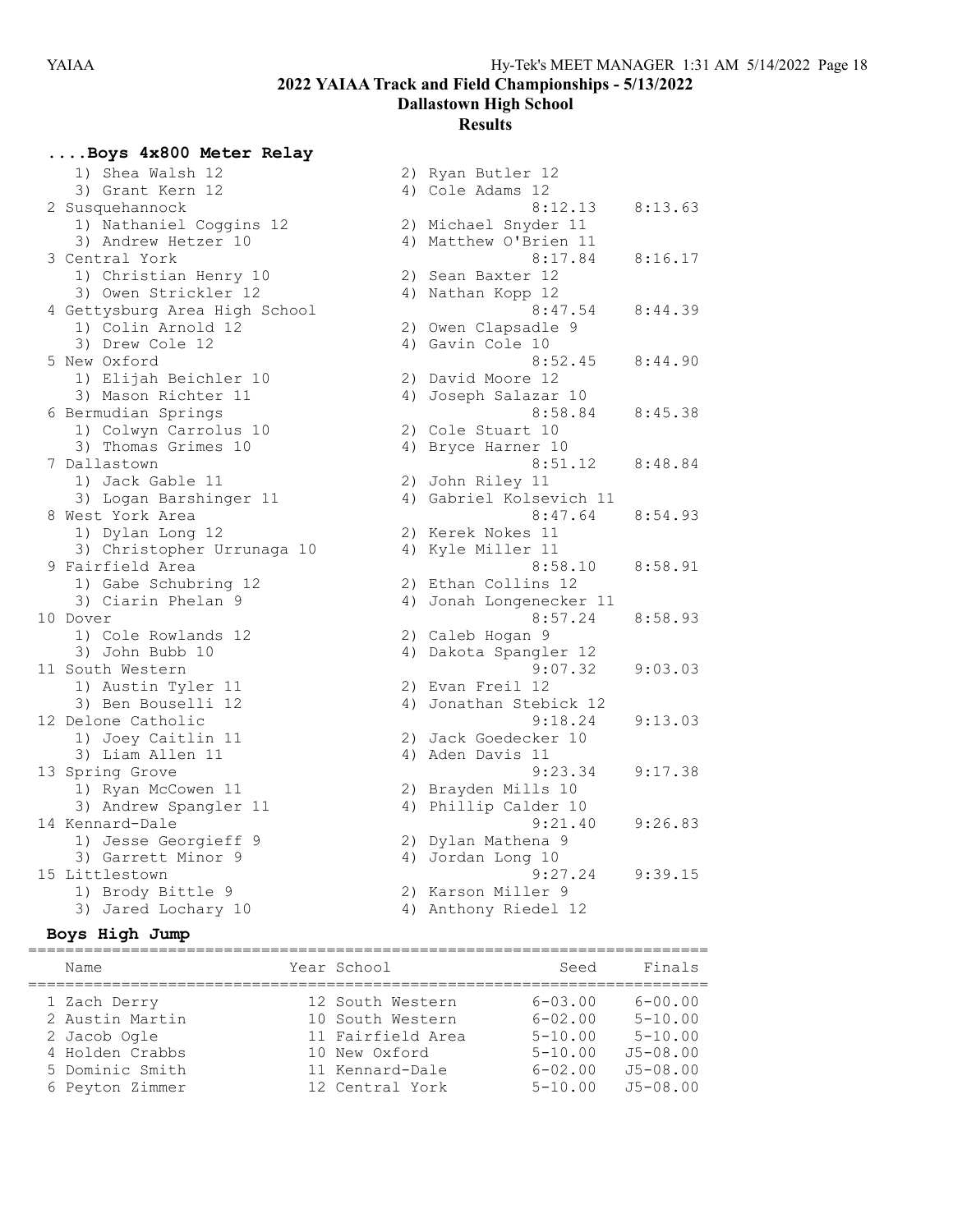Dallastown High School

# **Results**

# ....Boys High Jump

| 6 Robert Salazar    | 9 Biglerville        | $5 - 06.00$ | $J5 - 08.00$ |
|---------------------|----------------------|-------------|--------------|
| 8 Jonah Longenecker | 11 Fairfield Area    | $5 - 06.00$ | $J5 - 08.00$ |
| 9 Jackson Hersh     | 10 South Western     | $5 - 08.00$ | $J5 - 08.00$ |
| 10 Ricky Pacana     | 12 Bermudian Springs | $5 - 10.00$ | $J5 - 06.00$ |
| 11 Bryce Harner     | 10 Bermudian Springs | $5 - 06.00$ | $J5 - 06.00$ |
| 12 Nate Snyder      | 12 Fairfield Area    | $5 - 10.00$ | $J5 - 06.00$ |
| 13 Sawyer Zimmer    | 10 Central York      | $5 - 08.00$ | $5 - 04.00$  |
| 13 Walker Link      | 11 Dover             | $5 - 08.00$ | $5 - 04.00$  |
| -- Jack Cabry       | 11 Central York      | $5 - 07.00$ | ΝH           |
| -- Jayden Zielinski | 9 Red Lion           | $5 - 06.00$ | ΝH           |

# Boys Pole Vault

| Name                                                     | Year School                                                   | Seed                                         | Finals                                          |
|----------------------------------------------------------|---------------------------------------------------------------|----------------------------------------------|-------------------------------------------------|
| 1 Gabriel Pecaitis<br>2 Michael Carlson<br>3 Wyatt DiDio | 10 Gettysburg A<br>12 Bermudian Springs<br>12 Delone Catholic | $14 - 00.00$<br>$13 - 00.00$<br>$12 - 00.00$ | $J13 - 06.00$<br>$J13 - 06.00$<br>$J13 - 00.00$ |
| 4 Dan Sushko                                             | 12 Kennard-Dale                                               | $11 - 06.00$                                 | $J12 - 00.00$                                   |
| 5 Samuel Ryan                                            | 11 Dallastown                                                 | $12 - 06.00$                                 | $J12 - 00.00$                                   |
| 6 Sam Dickmyer                                           | 11 South Western                                              | $12 - 00.00$                                 | $J11 - 00.00$                                   |
| 7 Ryan Curley                                            | 12 South Western                                              | $11 - 03.00$                                 | $J10 - 06.00$                                   |
| 8 Luke Aiello                                            | 10 New Oxford                                                 | $10 - 06.00$                                 | $J10 - 06.00$                                   |
| 9 Brayden Waqman                                         | 11 Spring Grove                                               | $11 - 00.00$                                 | $10 - 00.00$                                    |
| -- Colwyn Carrolus                                       | 10 Bermudian Springs                                          | $11 - 06.00$                                 | NH                                              |
| -- Michael Sindlinger                                    | 11 Red Lion                                                   | $12 - 00.00$                                 | NH                                              |

#### Boys Long Jump

|       | Name                 |   | Year School            | Seed         | Finals       | H#             |
|-------|----------------------|---|------------------------|--------------|--------------|----------------|
|       | 1 Michael Scott      | 9 | Dallastown             | $21 - 05.50$ | $20 - 09.50$ | 2              |
|       | 2 Thomas Smyser      |   | 10 Dover               | $20 - 05.50$ | $20 - 07.75$ | $\mathbf{2}$   |
|       | 3 Ricky Pacana       |   | 12 Bermudian Springs   | $20 - 06.50$ | $20 - 06.75$ | $\overline{c}$ |
|       | Angel Cartegena      |   | 12 William Penn        | $19 - 04.50$ | $20 - 03.50$ | $\mathbf 1$    |
|       | 5 Kenneth Johnson    |   | 11 Dallastown          | $20 - 04.50$ | $20 - 03.00$ | $\overline{c}$ |
|       | Joseph Wilkinson     |   | 10 Hanover High School | $19 - 08.00$ | $19 - 10.50$ | $\overline{c}$ |
| 7     | Sherrod Anderson     |   | 10 West York Area      | $19 - 03.00$ | $19 - 09.75$ | $\mathbf{1}$   |
|       | 8 Ronald Pugaczewski |   | 11 Susquehannock       | $19 - 04.00$ | $19 - 04.75$ | $\mathbf 1$    |
| 9     | Robert Salazar       |   | 9 Biglerville          | $19 - 02.00$ | $19 - 04.25$ | $\mathbf 1$    |
| 10    | Aldo Alfaro-Cruz     |   | 9 Dallastown           | $18 - 05.00$ | $19 - 02.25$ | 1              |
|       | 11 Josh Lehigh       |   | 10 New Oxford          | $19 - 07.25$ | $19 - 00.00$ | $\overline{c}$ |
|       | 12 Kentin Elliott    |   | 12 York County         | $19 - 10.00$ | $18 - 11.75$ | $\overline{c}$ |
|       | 13 Clayton Nieves    |   | 9 New Oxford           | $19 - 02.25$ | $18 - 10.75$ | $\mathbf 1$    |
|       | 14 Ethan Carlos      |   | 10 Central York        | $19 - 09.25$ | $18 - 05.00$ | $\overline{c}$ |
|       | 15 Dominic Smith     |   | 11 Kennard-Dale        | $18 - 10.00$ | $18 - 04.00$ | $\mathbf 1$    |
|       | 16 Michael Rake      |   | 11 Kennard-Dale        | $18 - 09.50$ | $18 - 02.00$ | $\mathbf 1$    |
|       | 17 Jarelle Forbes    |   | 10 Gettysburg A        | $19 - 07.50$ | $16 - 05.00$ | $\overline{2}$ |
| $- -$ | James McBride        |   | 11 William Penn        | $19 - 08.25$ | <b>ND</b>    | $\overline{2}$ |
|       | Boys Triple Jump     |   |                        |              |              |                |
|       | Name                 |   | Year School            | Seed         | Finals       | H#             |
|       | 1 Ian James          |   | 12 Red Lion            | $43 - 10.50$ | $43 - 11.25$ | 2              |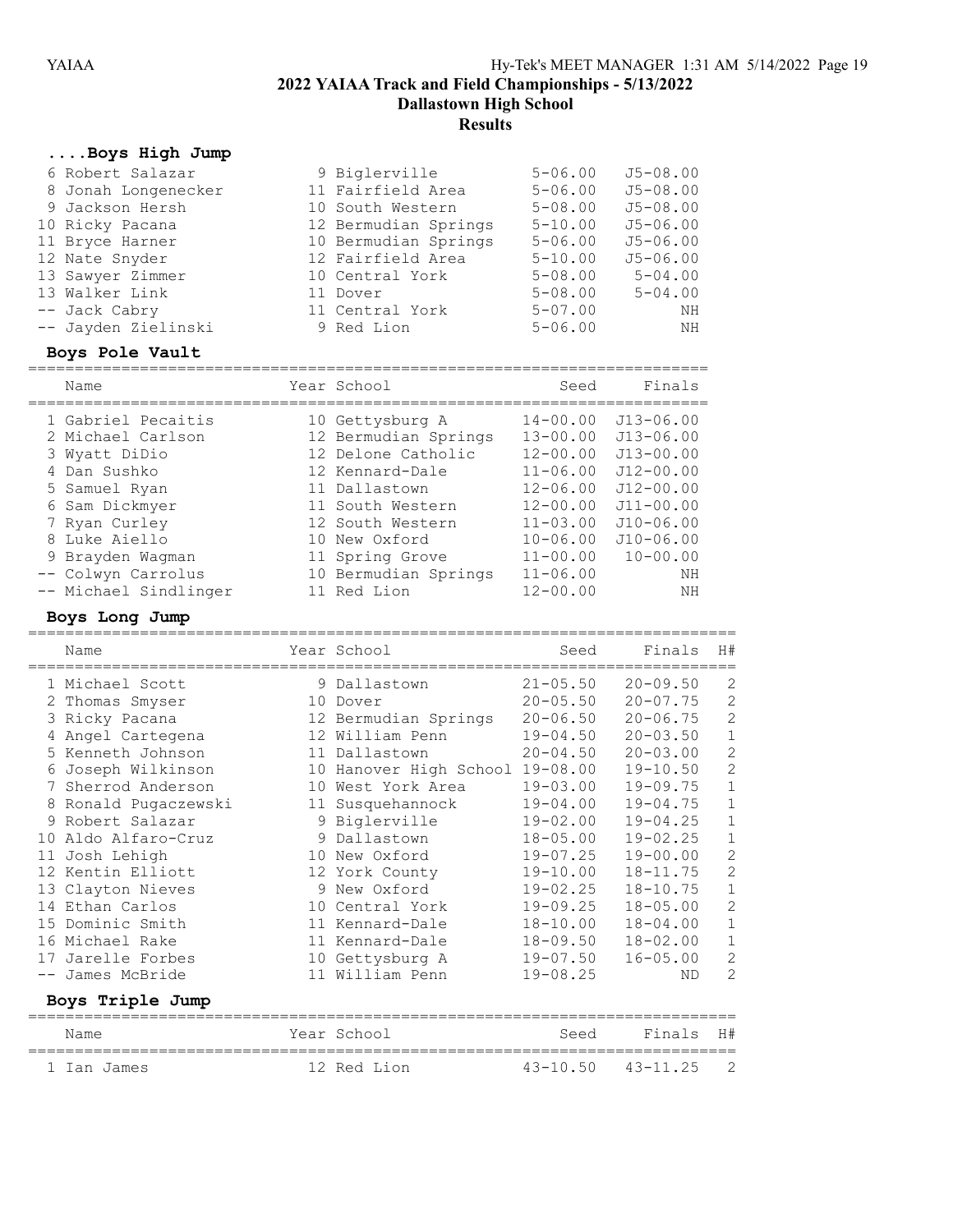Dallastown High School

# **Results**

# ....Boys Triple Jump

| $N1 - m2$                        | اللاتا بمادة المملكة الممكن الممطور المعامل المعامل المعامل المعامل المعامل المعامل المعامل المعامل المعامل ال |              |                                   |                |
|----------------------------------|----------------------------------------------------------------------------------------------------------------|--------------|-----------------------------------|----------------|
| Boys Shot Put<br>=============== |                                                                                                                |              | ================================= |                |
| -- Sherrod Anderson              | 10 West York Area                                                                                              | $37 - 11.00$ | ND.                               | $\mathbf{1}$   |
| -- Dominic Smith                 | 11 Kennard-Dale                                                                                                | $38 - 03.50$ | ND.                               | $\mathbf{1}$   |
| 17 Liam Russel                   | 11 Delone Catholic                                                                                             | $38 - 00.75$ | $35 - 09.50$                      | $\mathbf 1$    |
| 16 Aldo Alfaro-Cruz              | 9 Dallastown                                                                                                   | $38 - 08.50$ | $35 - 10.50$                      | $\mathbf{1}$   |
| 15 Malachi Jobarteh-Sell         | 10 Northeastern                                                                                                | 38-09.00     | $36 - 10.25$                      | $\mathbf 1$    |
| 14 Jarelle Forbes                | 10 Gettysburg A                                                                                                | $39 - 04.50$ | 36-11.00                          | $\mathbf{1}$   |
| 13 Kentin Elliott                | 12 York County                                                                                                 | $39 - 11.50$ | $37 - 00.25$                      | 2              |
| 12 Nick Musick                   | 10 New Oxford                                                                                                  | $38 - 03.50$ | $37 - 01.50$                      | $\mathbf{1}$   |
| 11 Joseph Wilkinson              | 10 Hanover High School 40-02.00                                                                                |              | $37 - 06.75$                      | $\mathbf{2}$   |
| 10 Bryce Currier                 | 12 Eastern York                                                                                                | $39 - 11.50$ | $38 - 10.50$                      | $\mathbf{1}$   |
| 9 Dominic Cooper                 | 12 Dover                                                                                                       | $40 - 03.00$ | 39-00.75                          | 2              |
| 8 Michael Rake                   | 11 Kennard-Dale                                                                                                | 39-09.75     | 40-06.75                          | $\mathbf{1}$   |
| 7 Josh Lehigh                    | 10 New Oxford                                                                                                  | $41 - 01.00$ | $41 - 01.75$                      | 2              |
| 6 Ricky Pacana                   | 12 Bermudian Springs                                                                                           | $42 - 04.00$ | $41 - 03.25$                      | $\mathbf{2}$   |
| 5 Kenneth Johnson                | 11 Dallastown                                                                                                  | $42 - 08.75$ | $41 - 04.25$                      | 2              |
| 4 Austin Martin                  | 10 South Western                                                                                               | $43 - 05.25$ | $41 - 05.75$                      | $\overline{c}$ |
| 3 Michael Scott                  | 9 Dallastown                                                                                                   | $42 - 06.00$ | $42 - 05.00$                      | 2              |
| 2 Nigel Djameh                   | 12 South Western                                                                                               | 42-02.75     | $42 - 10.00$                      | 2              |

| Name                 |    | Year School          | Seed         | Finals       | H#             |
|----------------------|----|----------------------|--------------|--------------|----------------|
| 1 Danny Pham         |    | 11 Central York      | $48 - 01.25$ | $52 - 05.00$ | 2              |
| 2 Heistand Wyatt     |    | 10 Gettysburg A      | $42 - 10.00$ | $45 - 00.50$ | $\mathbf{2}$   |
| 3 Kaden Snedegar     |    | 11 Susquehannock     | $46 - 07.50$ | $44 - 10.25$ | 2              |
| 4 Henry Kopp         |    | 11 Susquehannock     | $44 - 09.00$ | $42 - 08.00$ | $\mathbf{2}$   |
| 5 Gavin Wentz        |    | 12 Dallastown        | $44 - 02.00$ | $42 - 02.50$ | $\mathbf{2}$   |
| 6 Josh McLendon      |    | 12 Kennard-Dale      | $42 - 02.75$ | $42 - 01.00$ | $\mathbf{2}$   |
| 7 Nathan Wyant       |    | 11 Red Lion          | $41 - 00.00$ | $41 - 11.75$ | $\mathbf 1$    |
| 8 Peyton Stadler     |    | 12 Fairfield Area    | $40 - 00.00$ | $41 - 00.50$ | $\mathbf 1$    |
| 9 Joseph Sevison     |    | 11 Central York      | $41 - 02.00$ | $40 - 10.50$ | $\mathbf 1$    |
| 10 Gage Wildasin     |    | 12 Delone Catholic   | $40 - 08.50$ | $40 - 08.00$ | $\mathbf 1$    |
| 11 Steven Morgan     |    | 12 South Western     | $40 - 03.25$ | $40 - 07.50$ | $\mathbf{1}$   |
| 12 Aaron Weigle      |    | 10 Bermudian Springs | $42 - 08.00$ | $39 - 10.00$ | $\mathbf{2}$   |
| 13 Elias Ernst       |    | 11 New Oxford        | $40 - 02.75$ | $39 - 09.00$ | $\mathbf 1$    |
| 14 Jonathan Anders   |    | 11 Fairfield Area    | $40 - 03.00$ | $39 - 07.50$ | $\mathbf 1$    |
| 15 Curtis Smith      | 11 | New Oxford           | $44 - 10.00$ | $39 - 03.75$ | $\overline{2}$ |
| 16 Shane Regener     |    | 11 York Suburban     | $39 - 07.00$ | $38 - 01.75$ | $\mathbf{1}$   |
| 17 Jonathan Willhide |    | 12 Spring Grove      | $42 - 08.75$ | $38 - 00.25$ | $\overline{2}$ |
| 18 Garrett Shultz    |    | 12 Northeastern      | $40 - 11.50$ | $37 - 02.75$ | $\mathbf 1$    |
| -- Landen Eckert     |    | 12 Delone Catholic   | $44 - 00.00$ | ND           | 2              |

#### Boys Discus Throw

| Name                | Year School          | Seed       | Finals     | H#             |
|---------------------|----------------------|------------|------------|----------------|
| 1 Joseph Sevison    | 11 Central York      | $135 - 11$ | $142 - 07$ | 2              |
| 2 Matthew Arnold    | 11 York County       | $143 - 10$ | $140 - 11$ | 2              |
| 3 Gavin Wentz       | 12 Dallastown        | $136 - 11$ | $140 - 08$ | 2              |
| 4 Aaron Weigle      | 10 Bermudian Springs | $145 - 05$ | $132 - 01$ | 2              |
| 5 Kaden Snedegar    | 11 Susquehannock     | $129 - 09$ | $127 - 02$ | 2              |
| 6 Cameron Stambaugh | 10 Dallastown        | $123 - 03$ | $125 - 05$ | 2              |
| 7 Josh McLendon     | 12 Kennard-Dale      | $129 - 09$ | $124 - 02$ | 2              |
| 8 Henry Kopp        | 11 Susquehannock     | $120 - 04$ | $123 - 02$ | $\overline{1}$ |
|                     |                      |            |            |                |